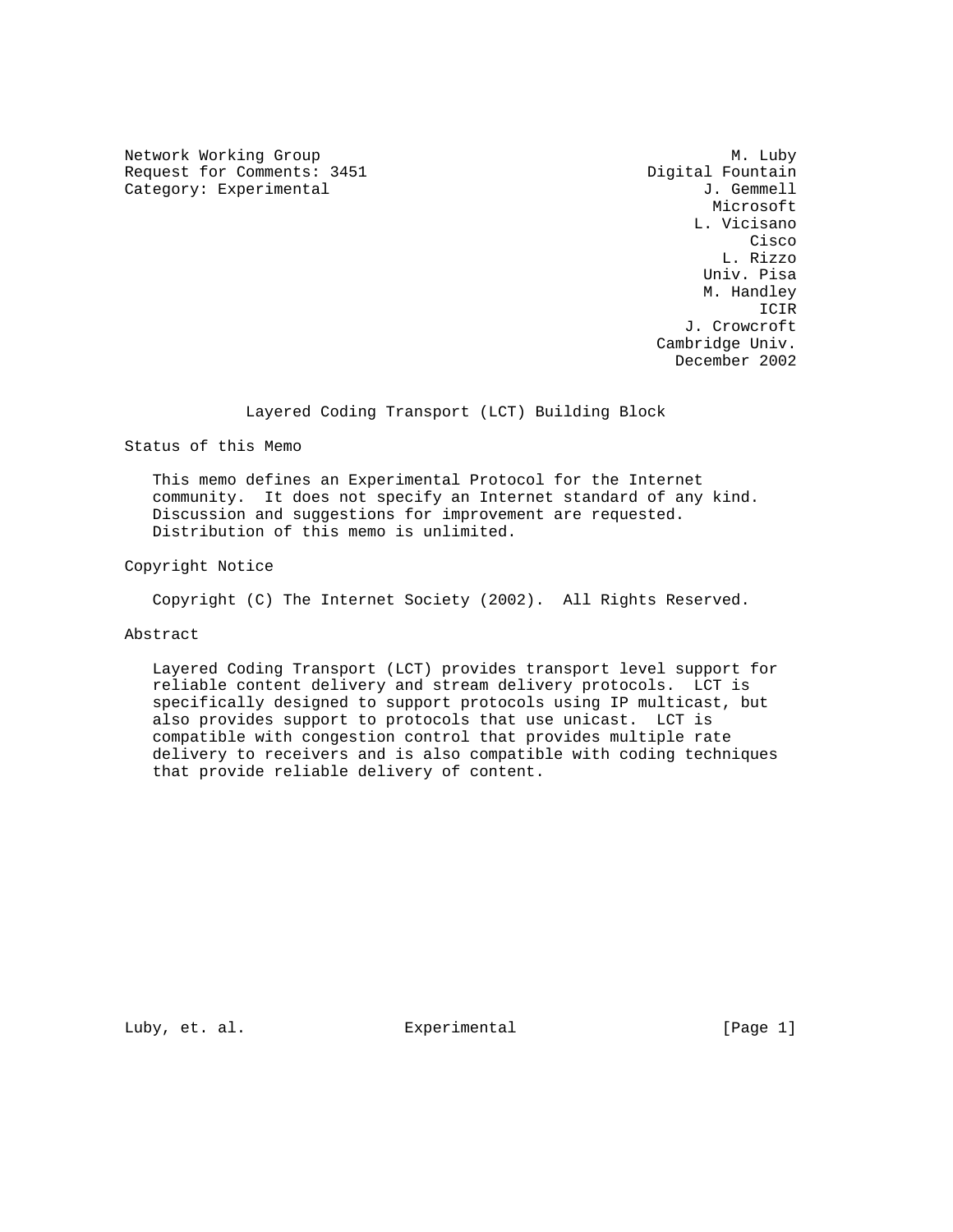Table of Contents

| 2.1                                                |
|----------------------------------------------------|
| 3.                                                 |
|                                                    |
| 4.1 Environmental Requirements and Considerations8 |
|                                                    |
|                                                    |
|                                                    |
|                                                    |
|                                                    |
|                                                    |
|                                                    |
|                                                    |
| 7. Requirements from Other Building Blocks23       |
|                                                    |
| 9                                                  |
|                                                    |
|                                                    |
|                                                    |
|                                                    |
|                                                    |

## 1. Introduction

 Layered Coding Transport provides transport level support for reliable content delivery and stream delivery protocols. Layered Coding Transport is specifically designed to support protocols using IP multicast, but also provides support to protocols that use unicast. Layered Coding Transport is compatible with congestion control that provides multiple rate delivery to receivers and is also compatible with coding techniques that provide reliable delivery of content.

 This document describes a building block as defined in RFC 3048 [26]. This document is a product of the IETF RMT WG and follows the general guidelines provided in RFC 3269 [24].

 The key words "MUST", "MUST NOT", "REQUIRED", "SHALL", "SHALL NOT", "SHOULD", "SHOULD NOT", "RECOMMENDED", "MAY", and "OPTIONAL" in this document are to be interpreted as described in BCP 14, RFC 2119 [2].

Luby, et. al. Subsectimental Experimental [Page 2]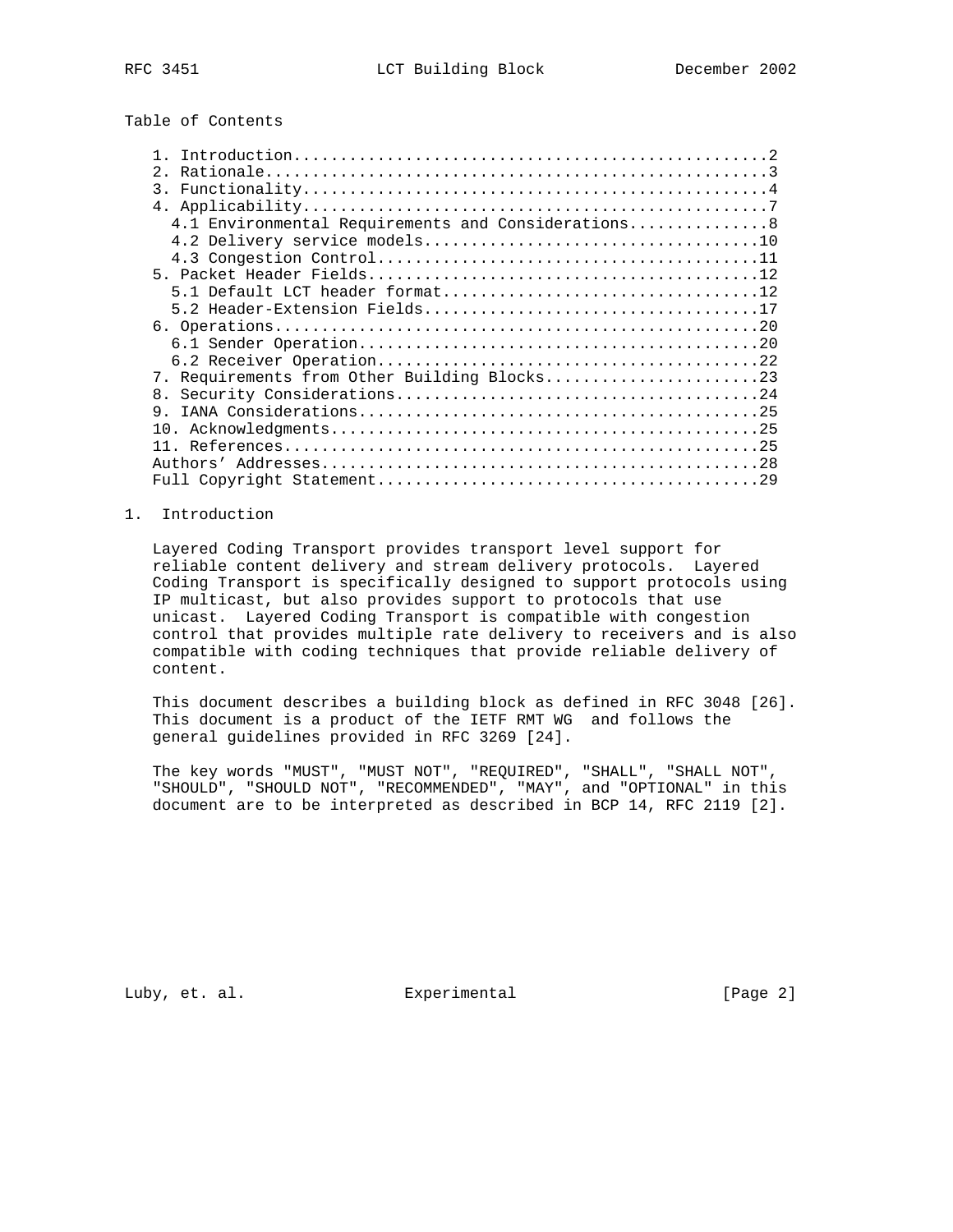Statement of Intent

 This memo contains part of the definitions necessary to fully specify a Reliable Multicast Transport protocol in accordance with RFC 2357. As per RFC 2357, the use of any reliable multicast protocol in the Internet requires an adequate congestion control scheme.

 While waiting for such a scheme to be available, or for an existing scheme to be proven adequate, the Reliable Multicast Transport working group (RMT) publishes this Request for Comments in the "Experimental" category.

 It is the intent of RMT to re-submit this specification as an IETF Proposed Standard as soon as the above condition is met.

### 2. Rationale

 LCT provides transport level support for massively scalable protocols using the IP multicast network service. The support that LCT provides is common to a variety of very important applications, including reliable content delivery and streaming applications.

 An LCT session comprises multiple channels originating at a single sender that are used for some period of time to carry packets pertaining to the transmission of one or more objects that can be of interest to receivers. The logic behind defining a session as originating from a single sender is that this is the right granularity to regulate packet traffic via congestion control. One rationale for using multiple channels within the same session is that there are massively scalable congestion control protocols that use multiple channels per session. These congestion control protocols are considered to be layered because a receiver joins and leaves channels in a layered order during its participation in the session. The use of layered channels is also useful for streaming applications.

 There are coding techniques that provide massively scalable reliability and asynchronous delivery which are compatible with both layered congestion control and with LCT. When all are combined the result is a massively scalable reliable asynchronous content delivery protocol that is network friendly. LCT also provides functionality that can be used for other applications as well, e.g., layered streaming applications.

Luby, et. al. Subsectimental Experimental [Page 3]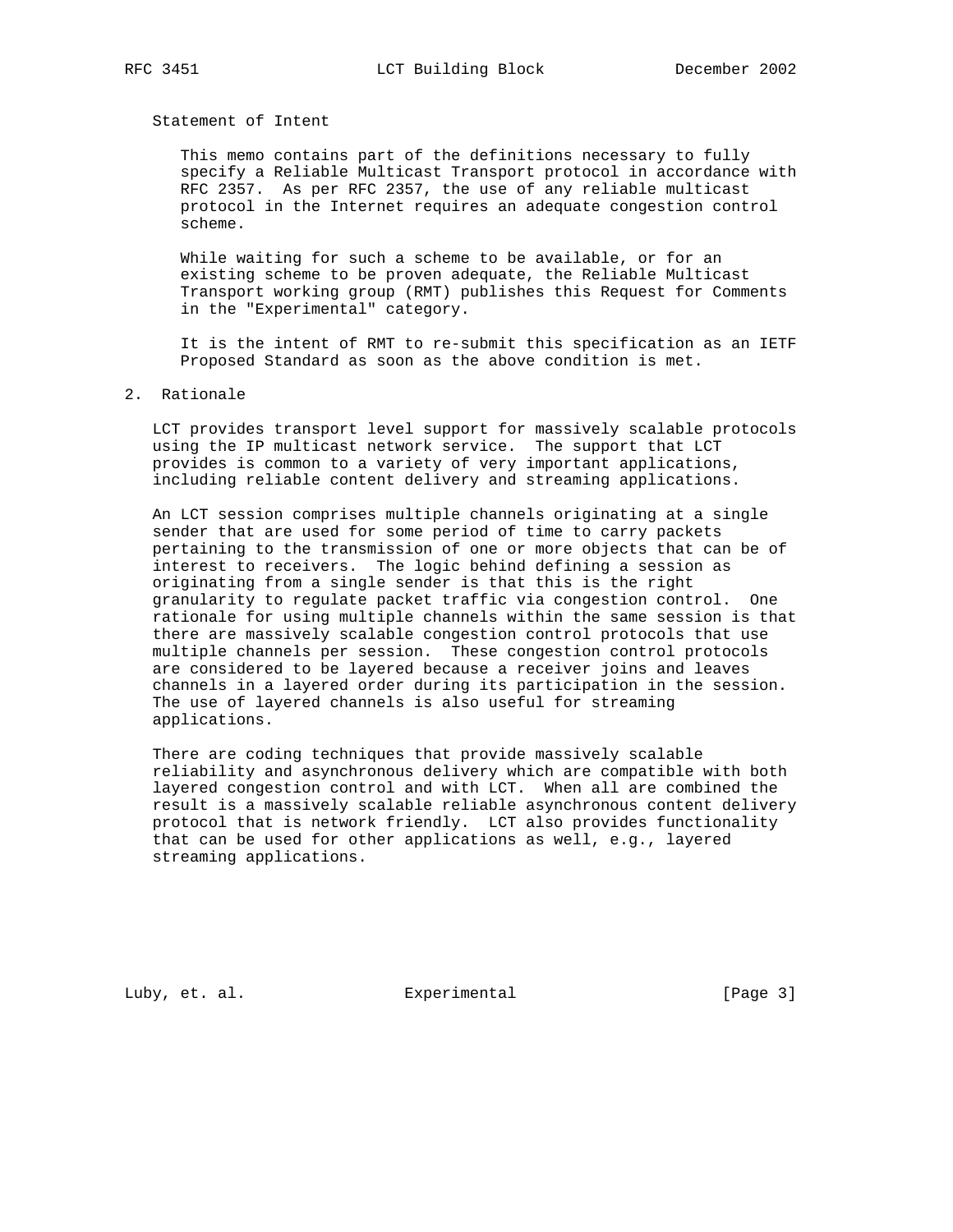LCT avoids providing functionality that is not massively scalable. For example, LCT does not provide any mechanisms for sending information from receivers to senders, although this does not rule out protocols that both use LCT and do require sending information from receivers to senders.

 LCT includes general support for congestion control that must be used. It does not, however, specify which congestion control should be used. The rationale for this is that congestion control must be provided by any protocol that is network friendly, and yet the different applications that can use LCT will not have the same requirements for congestion control. For example, a content delivery protocol may strive to use all available bandwidth between receivers and the sender. It must, therefore, drastically back off its rate when there is competing traffic. On the other hand, a streaming delivery protocol may strive to maintain a constant rate instead of trying to use all available bandwidth, and it may not back off its rate as fast when there is competing traffic.

 Beyond support for congestion control, LCT provides a number of fields and supports functionality commonly required by many protocols. For example, LCT provides a Transmission Session ID that can be used to identify which session each received packet belongs to. This is important because a receiver may be joined to many sessions concurrently, and thus it is very useful to be able to demultiplex packets as they arrive according to which session they belong to. As another example, LCT provides optional support for identifying which object each packet is carrying information about. Therefore, LCT provides many of the commonly used fields and support for functionality required by many protocols.

3. Functionality

 An LCT session consists of a set of logically grouped LCT channels associated with a single sender carrying packets with LCT headers for one or more objects. An LCT channel is defined by the combination of a sender and an address associated with the channel by the sender. A receiver joins a channel to start receiving the data packets sent to the channel by the sender, and a receiver leaves a channel to stop receiving data packets from the channel.

 LCT is meant to be combined with other building blocks so that the resulting overall protocol is massively scalable. Scalability refers to the behavior of the protocol in relation to the number of receivers and network paths, their heterogeneity, and the ability to accommodate dynamically variable sets of receivers. Scalability limitations can come from memory or processing requirements, or from the amount of feedback control and redundant data packet traffic

Luby, et. al. **Experimental** Experimental [Page 4]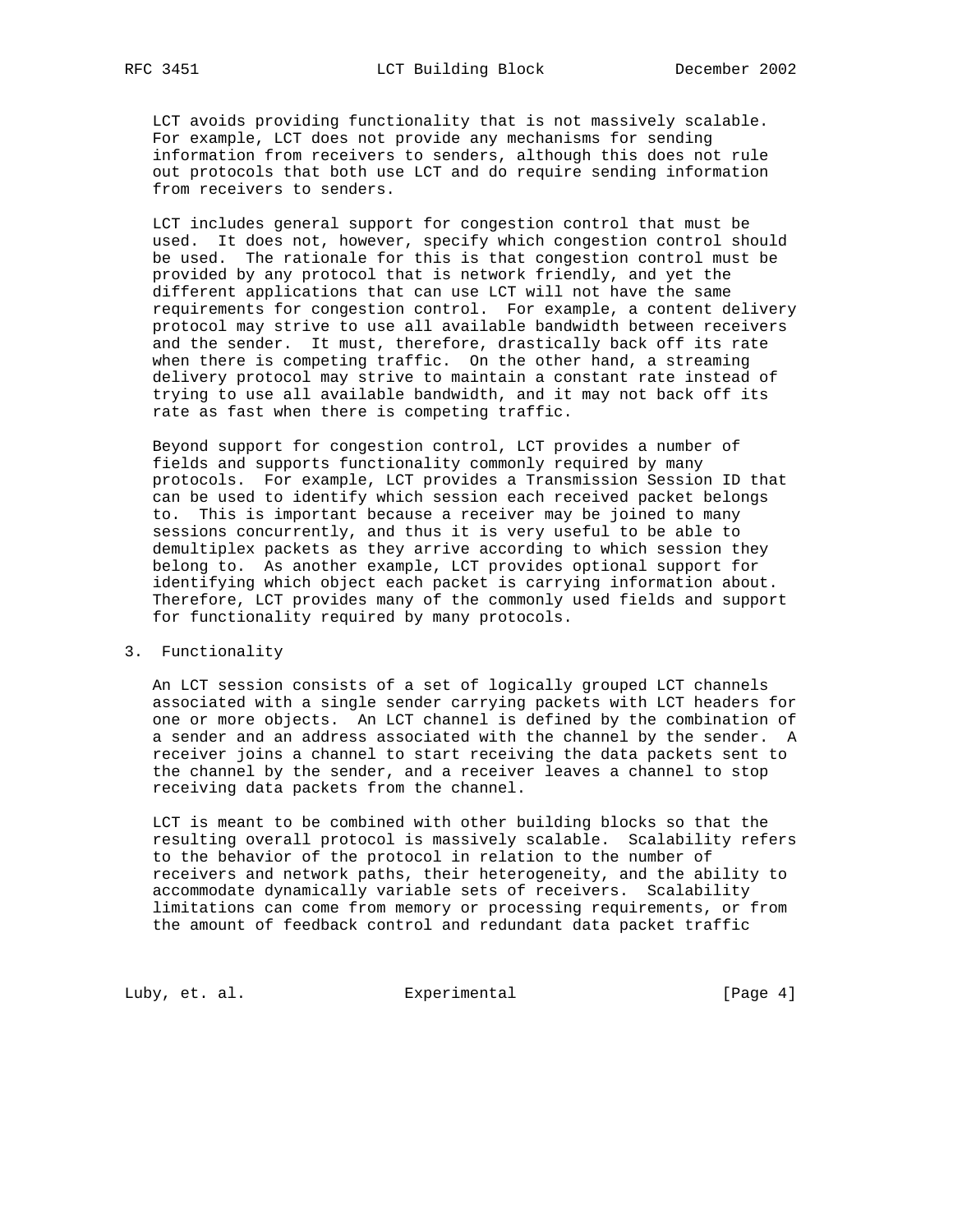generated by the protocol. In turn, such limitations may be a consequence of the features that a complete reliable content delivery or stream delivery protocol is expected to provide.

 The LCT header provides a number of fields that are useful for conveying in-band session information to receivers. One of the required fields is the Transmission Session ID (TSI), which allows the receiver of a session to uniquely identify received packets as part of the session. Another required field is the Congestion Control Information (CCI), which allows the receiver to perform the required congestion control on the packets received within the session. Other LCT fields provide optional but often very useful additional information for the session. For example, the Transport Object Identifier (TOI) identifies which object the packet contains data for. As other examples, the Sender Current Time (SCT) conveys the time when the packet was sent from the sender to the receiver, the Expected Residual Time (ERT) conveys the amount of time the session will be continued for, flags for indicating the close of the session and the close of sending packets for an object, and header extensions for fields that for example can be used for packet authentication.

 LCT provides support for congestion control. Congestion control MUST be used that conforms to RFC 2357 [13] between receivers and the sender for each LCT session. Congestion control refers to the ability to adapt throughput to the available bandwidth on the path from the sender to a receiver, and to share bandwidth fairly with competing flows such as TCP. Thus, the total flow of packets flowing to each receiver participating in an LCT session MUST NOT compete unfairly with existing flow adaptive protocols such as TCP.

 A multiple rate or a single rate congestion control protocol can be used with LCT. For multiple rate protocols, a session typically consists of more than one channel and the sender sends packets to the channels in the session at rates that do not depend on the receivers. Each receiver adjusts its reception rate during its participation in the session by joining and leaving channels dynamically depending on the available bandwidth to the sender independent of all other receivers. Thus, for multiple rate protocols, the reception rate of each receiver may vary dynamically independent of the other receivers.

 For single rate protocols, a session typically consists of one channel and the sender sends packets to the channel at variable rates over time depending on feedback from receivers. Each receiver remains joined to the channel during its participation in the session. Thus, for single rate protocols, the reception rate of each receiver may vary dynamically but in coordination with all receivers.

Luby, et. al. Experimental [Page 5]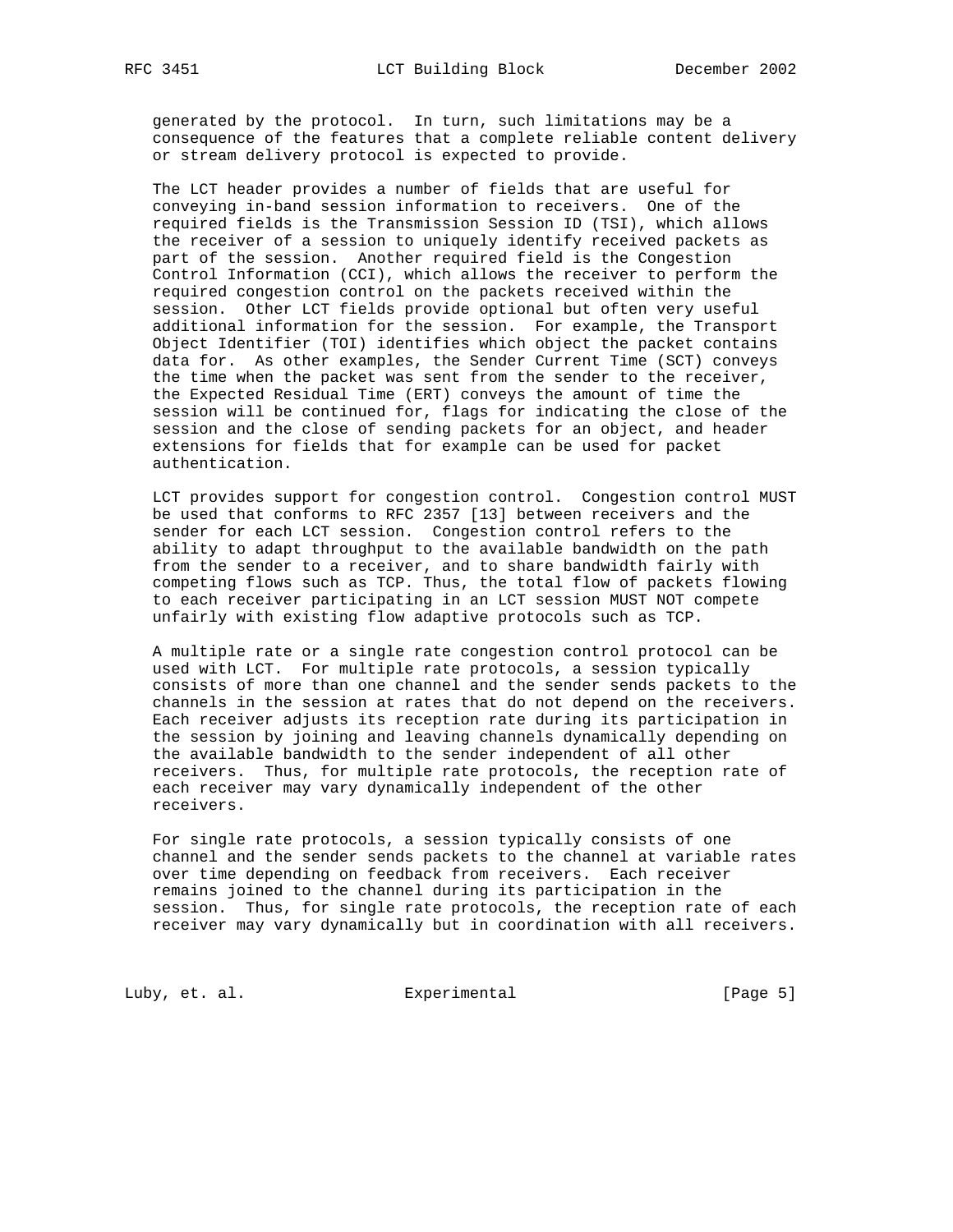Generally, a multiple rate protocol is preferable to a single rate protocol in a heterogeneous receiver environment, since generally it more easily achieves scalability to many receivers and provides higher throughput to each individual receiver. Some possible multiple rate congestion control protocols are described in [22], [3], and [25]. A possible single rate congestion control protocol is described in [19].

 Layered coding refers to the ability to produce a coded stream of packets that can be partitioned into an ordered set of layers. The coding is meant to provide some form of reliability, and the layering is meant to allow the receiver experience (in terms of quality of playout, or overall transfer speed) to vary in a predictable way depending on how many consecutive layers of packets the receiver is receiving.

 The concept of layered coding was first introduced with reference to audio and video streams. For example, the information associated with a TV broadcast could be partitioned into three layers, corresponding to black and white, color, and HDTV quality. Receivers can experience different quality without the need for the sender to replicate information in the different layers.

 The concept of layered coding can be naturally extended to reliable content delivery protocols when Forward Error Correction (FEC) techniques are used for coding the data stream. Descriptions of this can be found in  $[20]$ ,  $[18]$ ,  $[7]$ ,  $[22]$  and  $[4]$ . By using FEC, the data stream is transformed in such a way that reconstruction of a data object does not depend on the reception of specific data packets, but only on the number of different packets received. As a result, by increasing the number of layers a receiver is receiving from, the receiver can reduce the transfer time accordingly. Using FEC to provide reliability can increase scalability dramatically in comparison to other methods for providing reliability. More details on the use of FEC for reliable content delivery can be found in [11].

 Reliable protocols aim at giving guarantees on the reliable delivery of data from the sender to the intended recipients. Guarantees vary from simple packet data integrity to reliable delivery of a precise copy of an object to all intended recipients. Several reliable content delivery protocols have been built on top of IP multicast using methods other than FEC, but scalability was not the primary design goal for many of them.

 Two of the key difficulties in scaling reliable content delivery using IP multicast are dealing with the amount of data that flows from receivers back to the sender, and the associated response (generally data retransmissions) from the sender. Protocols that

Luby, et. al. **Experimental** Experimental [Page 6]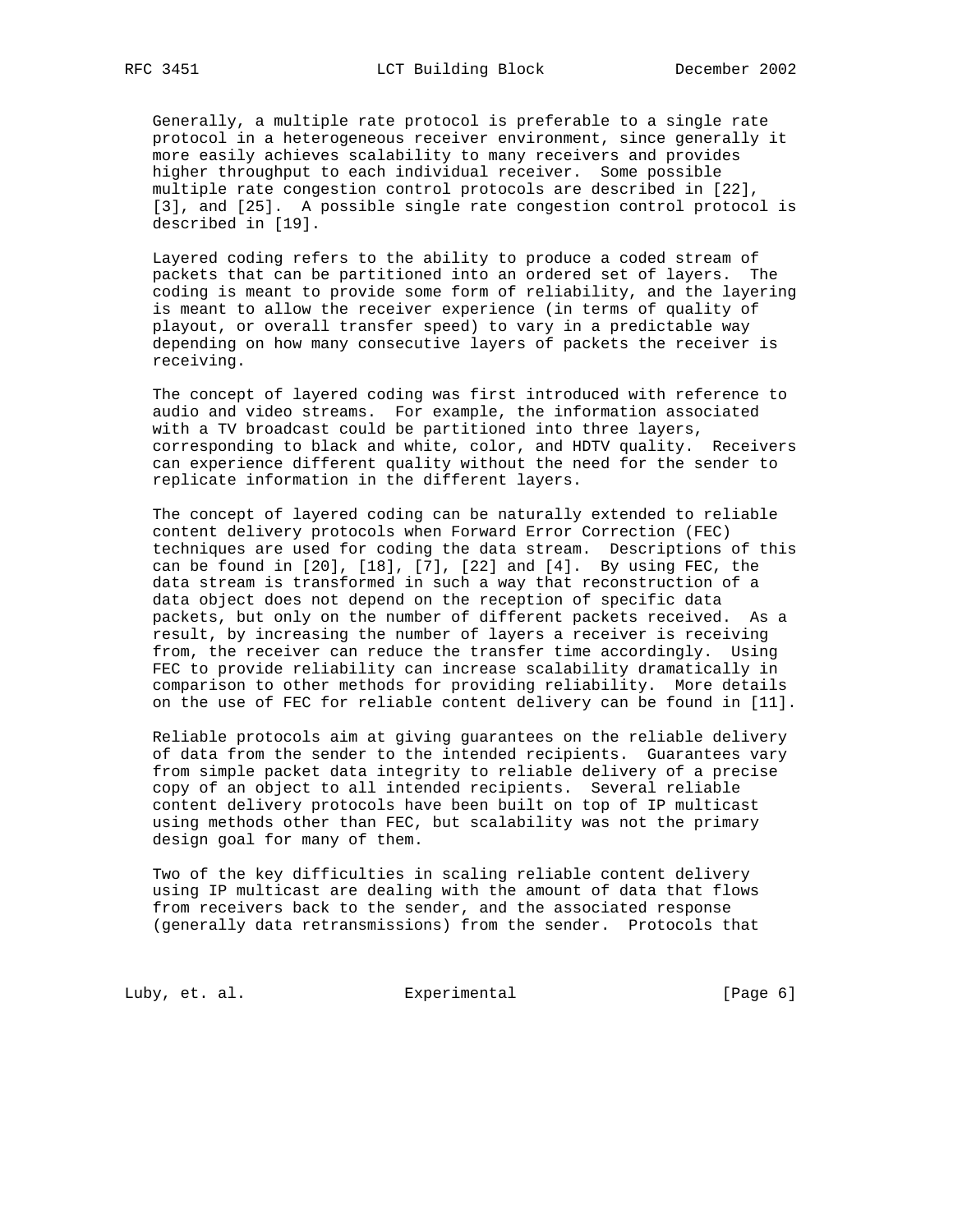avoid any such feedback, and minimize the amount of retransmissions, can be massively scalable. LCT can be used in conjunction with FEC codes or a layered codec to achieve reliability with little or no feedback.

 Protocol instantiations MAY be built by combining the LCT framework with other components. A complete protocol instantiation that uses LCT MUST include a congestion control protocol that is compatible with LCT and that conforms to RFC 2357 [13]. A complete protocol instantiation that uses LCT MAY include a scalable reliability protocol that is compatible with LCT, it MAY include an session control protocol that is compatible with LCT, and it MAY include other protocols such as security protocols.

### 4. Applicability

 An LCT session comprises a logically related set of one or more LCT channels originating at a single sender. The channels are used for some period of time to carry packets containing LCT headers, and these headers pertain to the transmission of one or more objects that can be of interest to receivers.

 LCT is most applicable for delivery of objects or streams in a session of substantial length, i.e., objects or streams that range in aggregate length from hundreds of kilobytes to many gigabytes, and where the duration of the session is on the order of tens of seconds or more.

 As an example, an LCT session could be used to deliver a TV program using three LCT channels. Receiving packets from the first LCT channel could allow black and white reception. Receiving the first two LCT channels could also permit color reception. Receiving all three channels could allow HDTV quality reception. Objects in this example could correspond to individual TV programs being transmitted.

 As another example, a reliable LCT session could be used to reliably deliver hourly-updated weather maps (objects) using ten LCT channels at different rates, using FEC coding. A receiver may join and concurrently receive packets from subsets of these channels, until it has enough packets in total to recover the object, then leave the session (or remain connected listening for session description information only) until it is time to receive the next object. In this case, the quality metric is the time required to receive each object.

 Before joining a session, the receivers MUST obtain enough of the session description to start the session. This MUST include the relevant session parameters needed by a receiver to participate in

Luby, et. al. Experimental [Page 7]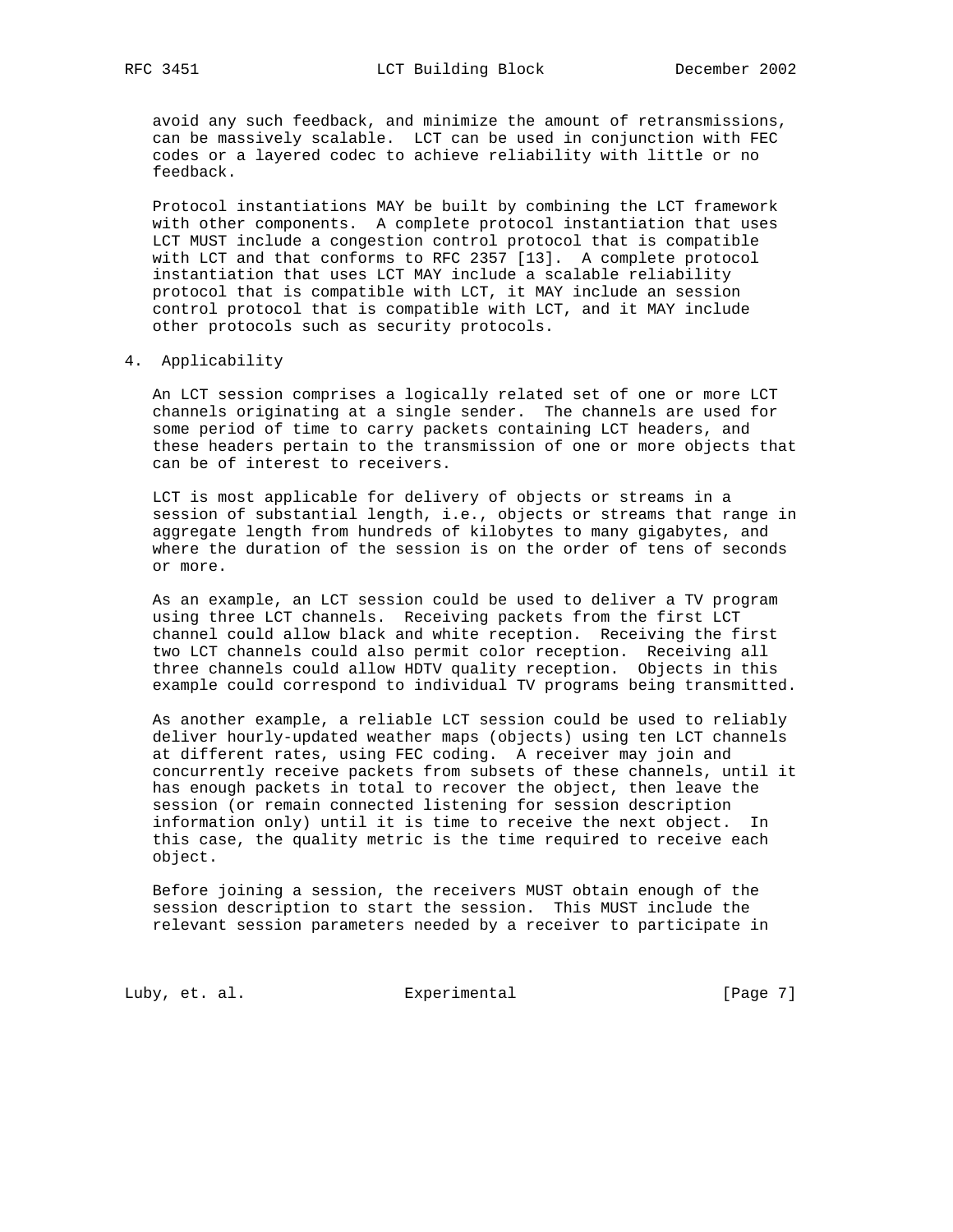the session, including all information relevant to congestion control. The session description is determined by the sender, and is typically communicated to the receivers out-of-band. In some cases, as described later, parts of the session description that are not required to initiate a session MAY be included in the LCT header or communicated to a receiver out-of-band after the receiver has joined the session.

 An encoder MAY be used to generate the data that is placed in the packet payload in order to provide reliability. A suitable decoder is used to reproduce the original information from the packet payload. There MAY be a reliability header that follows the LCT header if such an encoder and decoder is used. The reliability header helps to describe the encoding data carried in the payload of the packet. The format of the reliability header depends on the coding used, and this is negotiated out-of-band. As an example, one of the FEC headers described in [12] could be used.

 For LCT, when multiple rate congestion control is used, congestion control is achieved by sending packets associated with a given session to several LCT channels. Individual receivers dynamically join one or more of these channels, according to the network congestion as seen by the receiver. LCT headers include an opaque field which MUST be used to convey congestion control information to the receivers. The actual congestion control scheme to use with LCT is negotiated out-of-band. Some examples of congestion control protocols that may be suitable for content delivery are described in [22], [3], and [25]. Other congestion controls may be suitable when LCT is used for a streaming application.

 This document does not specify and restrict the type of exchanges between LCT (or any PI built on top of LCT) and an upper application. Some upper APIs may use an object-oriented approach, where the only possible unit of data exchanged between LCT (or any PI built on top of LCT) and an application, either at a source or at a receiver, is an object. Other APIs may enable a sending or receiving application to exchange a subset of an object with LCT (or any PI built on top of LCT), or may even follow a streaming model. These considerations are outside the scope of this document.

4.1 Environmental Requirements and Considerations

 LCT is intended for congestion controlled delivery of objects and streams (both reliable content delivery and streaming of multimedia information).

Luby, et. al. Subsectimental Experimental [Page 8]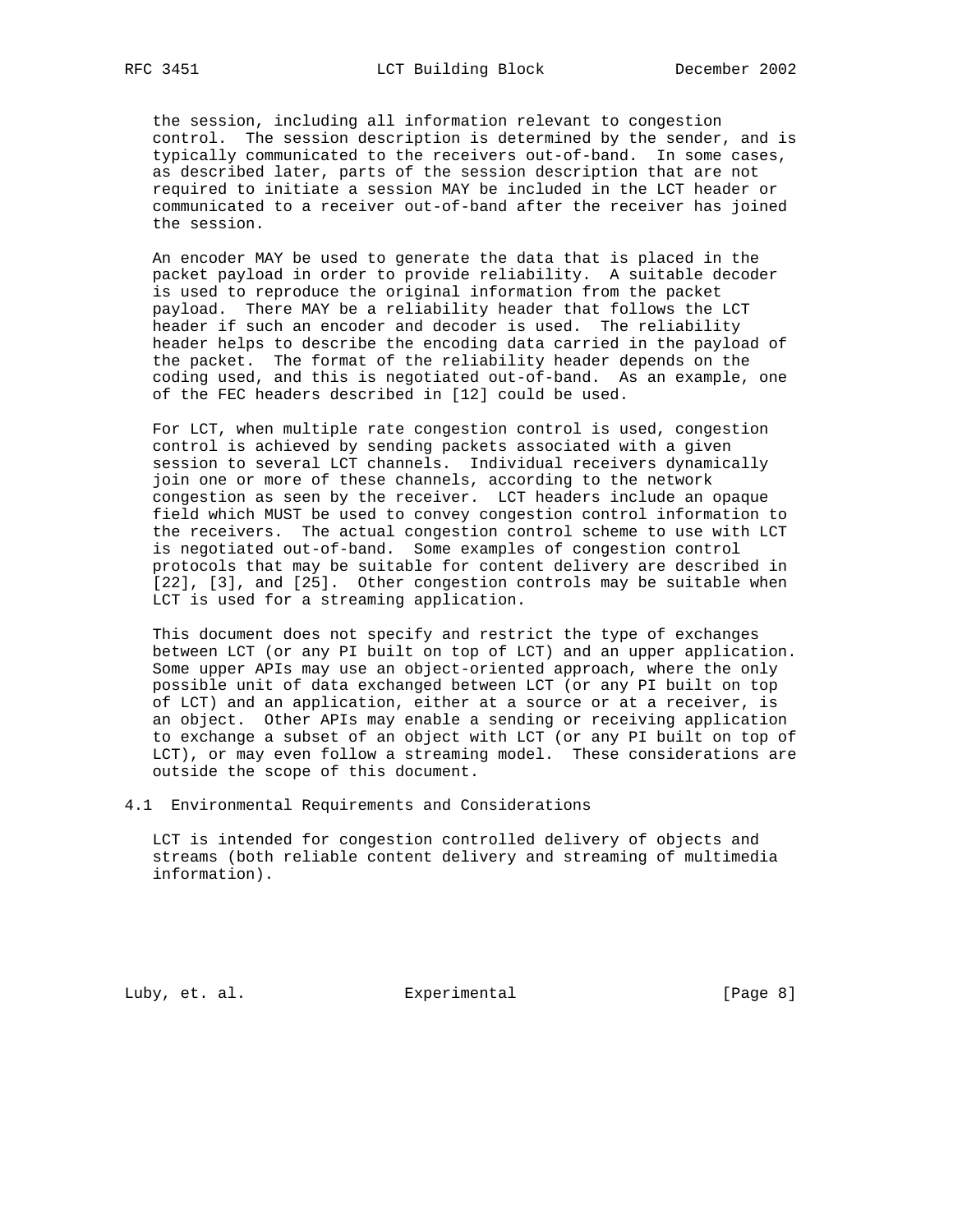LCT can be used with both multicast and unicast delivery. LCT requires connectivity between a sender and receivers but does not require connectivity from receivers to a sender. LCT inherently works with all types of networks, including LANs, WANs, Intranets, the Internet, asymmetric networks, wireless networks, and satellite networks. Thus, the inherent raw scalability of LCT is unlimited. However, when other specific applications are built on top of LCT, then these applications by their very nature may limit scalability. For example, if an application requires receivers to retrieve out of band information in order to join a session, or an application allows receivers to send requests back to the sender to report reception statistics, then the scalability of the application is limited by the ability to send, receive, and process this additional data.

 LCT requires receivers to be able to uniquely identify and demultiplex packets associated with an LCT session. In particular, there MUST be a Transport Session Identifier (TSI) associated with each LCT session. The TSI is scoped by the IP address of the sender, and the IP address of the sender together with the TSI MUST uniquely identify the session. If the underlying transport is UDP as described in RFC 768 [16], then the 16 bit UDP source port number MAY serve as the TSI for the session. The TSI value MUST be the same in all places it occurs within a packet. If there is no underlying TSI provided by the network, transport or any other layer, then the TSI MUST be included in the LCT header.

 LCT is presumed to be used with an underlying network or transport service that is a "best effort" service that does not guarantee packet reception or packet reception order, and which does not have any support for flow or congestion control. For example, the Any- Source Multicast (ASM) model of IP multicast as defined in RFC 1112 [5] is such a "best effort" network service. While the basic service provided by RFC 1112 is largely scalable, providing congestion control or reliability should be done carefully to avoid severe scalability limitations, especially in presence of heterogeneous sets of receivers.

 There are currently two models of multicast delivery, the Any-Source Multicast (ASM) model as defined in RFC 1112 [5] and the Source- Specific Multicast (SSM) model as defined in [10]. LCT works with both multicast models, but in a slightly different way with somewhat different environmental concerns. When using ASM, a sender S sends packets to a multicast group G, and the LCT channel address consists of the pair (S,G), where S is the IP address of the sender and G is a multicast group address. When using SSM, a sender S sends packets to an SSM channel (S,G), and the LCT channel address coincides with the SSM channel address.

Luby, et. al. Subsectimental Experimental [Page 9]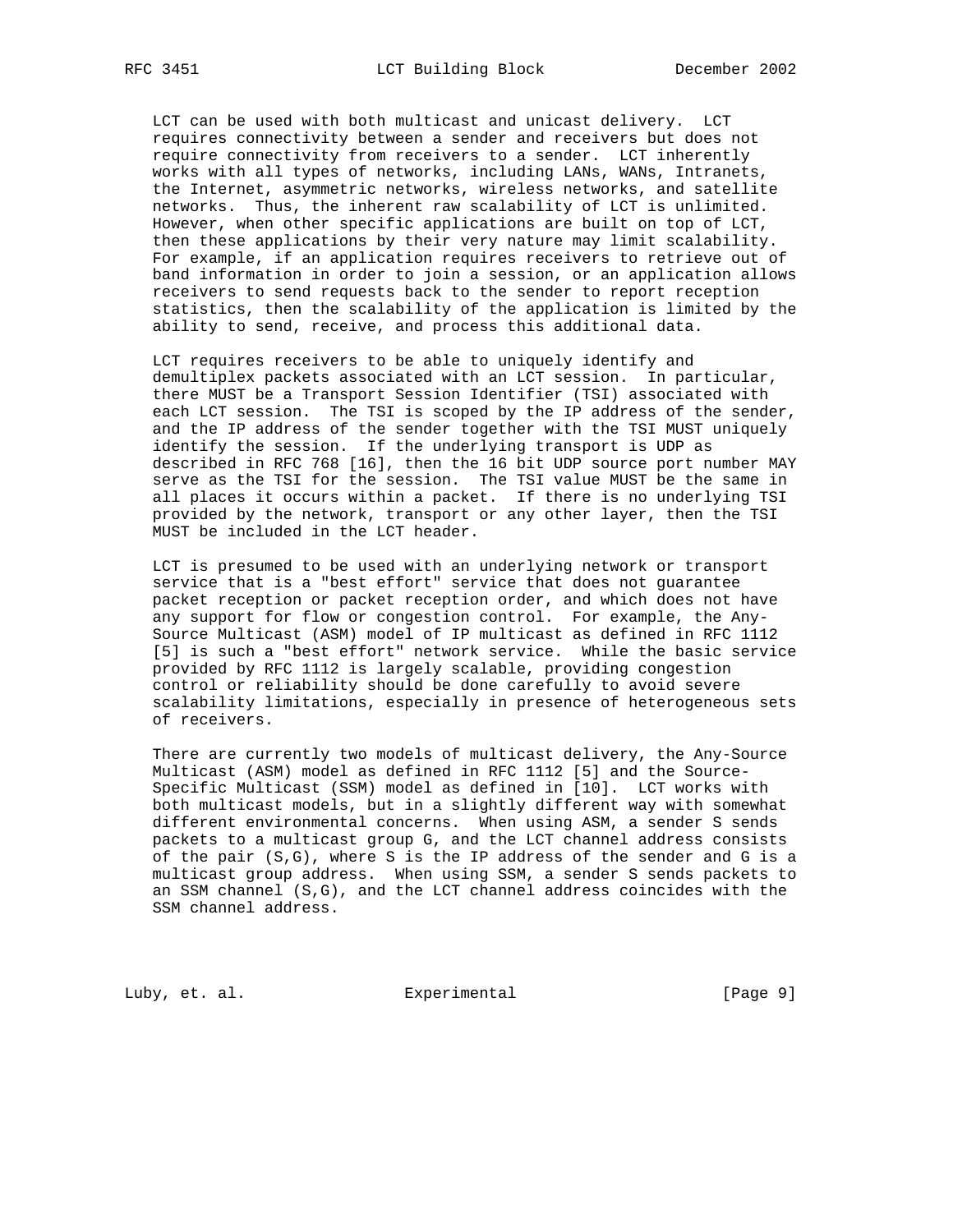A sender can locally allocate unique SSM channel addresses, and this makes allocation of LCT channel addresses easy with SSM. To allocate LCT channel addresses using ASM, the sender must uniquely chose the ASM multicast group address across the scope of the group, and this makes allocation of LCT channel addresses more difficult with ASM.

 LCT channels and SSM channels coincide, and thus the receiver will only receive packets sent to the requested LCT channel. With ASM, the receiver joins an LCT channel by joining a multicast group G, and all packets sent to G, regardless of the sender, may be received by the receiver. Thus, SSM has compelling security advantages over ASM for prevention of denial of service attacks. In either case, receivers SHOULD use mechanisms to filter out packets from unwanted sources.

 Some networks are not amenable to some congestion control protocols that could be used with LCT. In particular, for a satellite or wireless network, there may be no mechanism for receivers to effectively reduce their reception rate since there may be a fixed transmission rate allocated to the session.

4.2 Delivery service models

 LCT can support several different delivery service models. Two examples are briefly described here.

Push service model.

 One way a push service model can be used for reliable content delivery is to deliver a series of objects. For example, a receiver could join the session and dynamically adapt the number of LCT channels the receiver is joined to until enough packets have been received to reconstruct an object. After reconstructing the object the receiver may stay in the session and wait for the transmission of the next object.

 The push model is particularly attractive in satellite networks and wireless networks. In these cases, a session may consist of one fixed rate LCT channel.

On-demand content delivery model.

 For an on-demand content delivery service model, senders typically transmit for some given time period selected to be long enough to allow all the intended receivers to join the session and recover the object. For example a popular software update might be transmitted

Luby, et. al. Subsectimental Experimental [Page 10]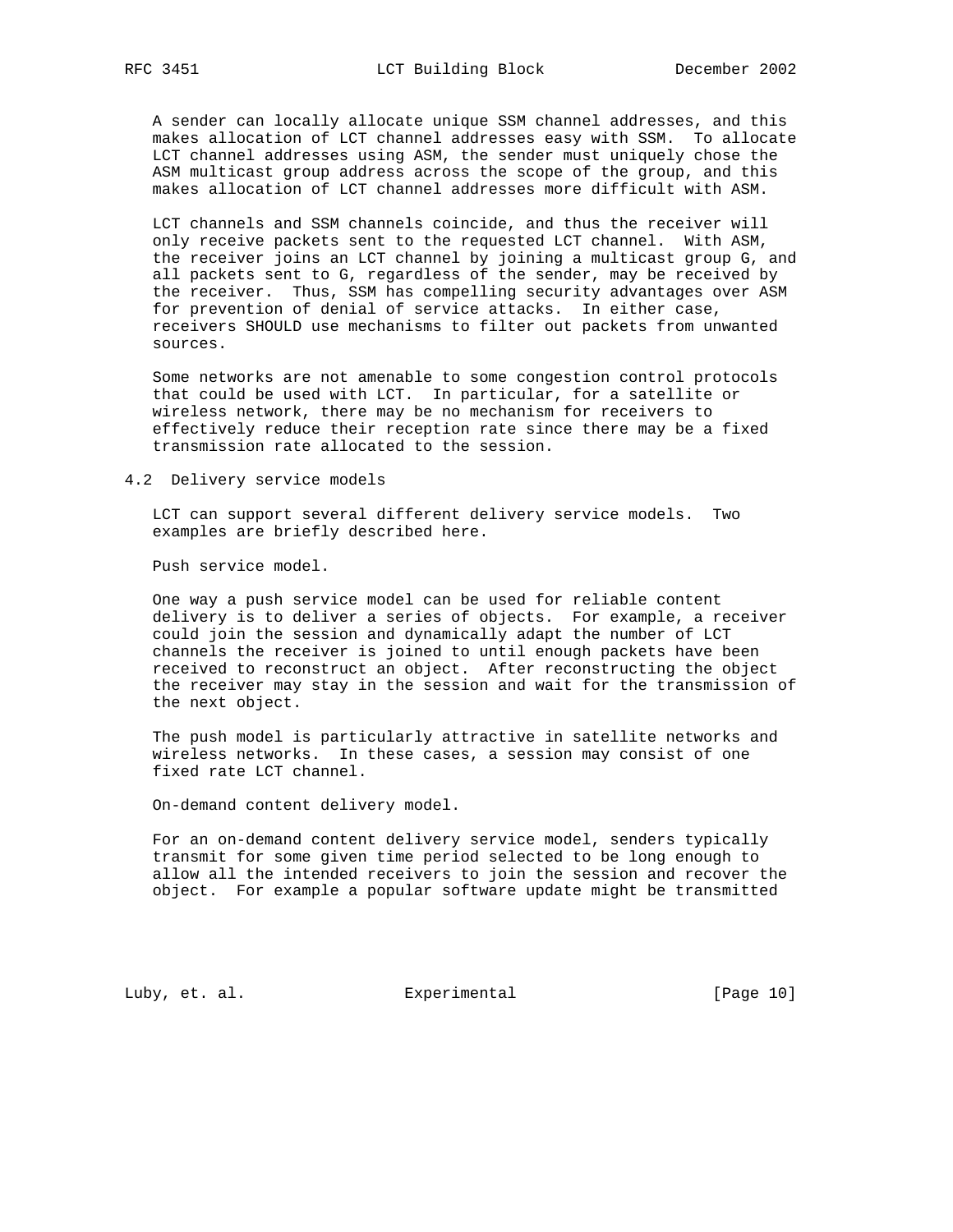using LCT for several days, even though a receiver may be able to complete the download in one hour total of connection time, perhaps spread over several intervals of time.

 In this case the receivers join the session, and dynamically adapt the number of LCT channels they subscribe to according to the available bandwidth. Receivers then drop from the session when they have received enough packets to recover the object.

 As an example, assume that an object is 50 MB. The sender could send 1 KB packets to the first LCT channel at 50 packets per second, so that receivers using just this LCT channel could complete reception of the object in 1,000 seconds in absence of loss, and would be able to complete reception even in presence of some substantial amount of losses with the use of coding for reliability. Furthermore, the sender could use a number of LCT channels such that the aggregate rate of 1 KB packets to all LCT channels is 1,000 packets per second, so that a receiver could be able to complete reception of the object in as little 50 seconds (assuming no loss and that the congestion control mechanism immediately converges to the use of all LCT channels).

Other service models.

 There are many other delivery service models that LCT can be used for that are not covered above. As examples, a live streaming or an on demand archival content streaming service model. A description of the many potential applications, the appropriate delivery service model, and the additional mechanisms to support such functionalities when combined with LCT is beyond the scope of this document. This document only attempts to describe the minimal common scalable elements to these diverse applications using LCT as the delivery transport.

#### 4.3 Congestion Control

 The specific congestion control protocol to be used for LCT sessions depends on the type of content to be delivered. While the general behavior of the congestion control protocol is to reduce the throughput in presence of congestion and gradually increase it in the absence of congestion, the actual dynamic behavior (e.g. response to single losses) can vary.

 Some possible congestion control protocols for reliable content delivery using LCT are described in [22], [3], and [25]. Different delivery service models might require different congestion control protocols.

Luby, et. al. Experimental [Page 11]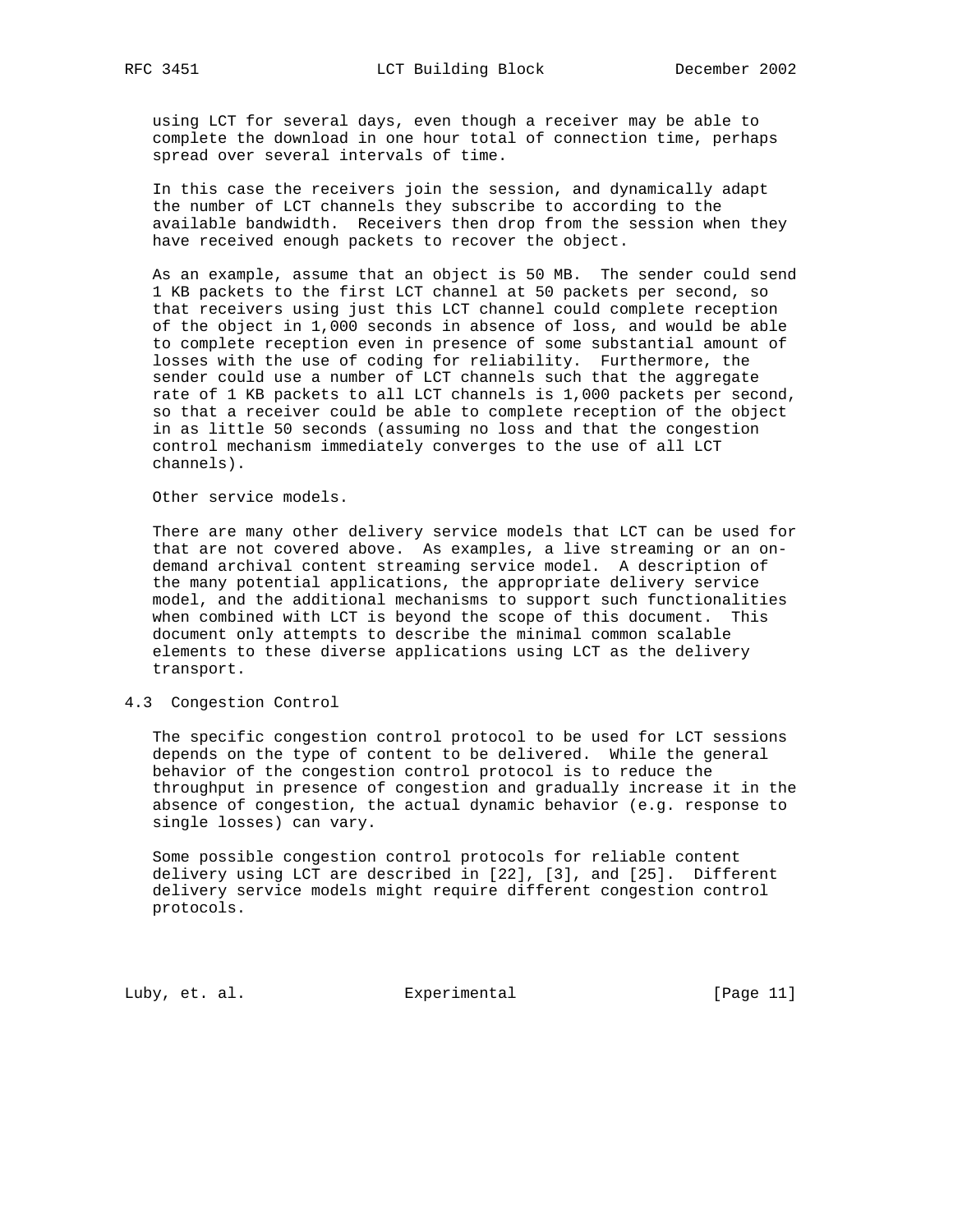# 5. Packet Header Fields

 Packets sent to an LCT session MUST include an "LCT header". The LCT header format described below is the default format, and this is the format that is recommended for use by protocol instantiations to ensure a uniform format across different protocol instantiations. Other LCT header formats MAY be used by protocol instantiations, but if the default LCT header format is not used by a protocol instantiation that uses LCT, then the protocol instantiation MUST specify the lengths and positions within the LCT header it uses of all fields described in the default LCT header.

 Other building blocks MAY describe some of the same fields as described for the LCT header. It is RECOMMENDED that protocol instantiations using multiple building blocks include shared fields at most once in each packet. Thus, for example, if another building block is used with LCT that includes the optional Expected Residual Time field, then the Expected Residual Time field SHOULD be carried in each packet at most once.

 The position of the LCT header within a packet MUST be specified by any protocol instantiation that uses LCT.

5.1 Default LCT header format

 The default LCT header is of variable size, which is specified by a length field in the third byte of the header. In the LCT header, all integer fields are carried in "big-endian" or "network order" format, that is, most significant byte (octet) first. Bits designated as "padding" or "reserved" (r) MUST by set to 0 by senders and ignored by receivers. Unless otherwise noted, numeric constants in this specification are in decimal (base 10).

The format of the default LCT header is depicted in Figure 1.

Luby, et. al. Experimental [Page 12]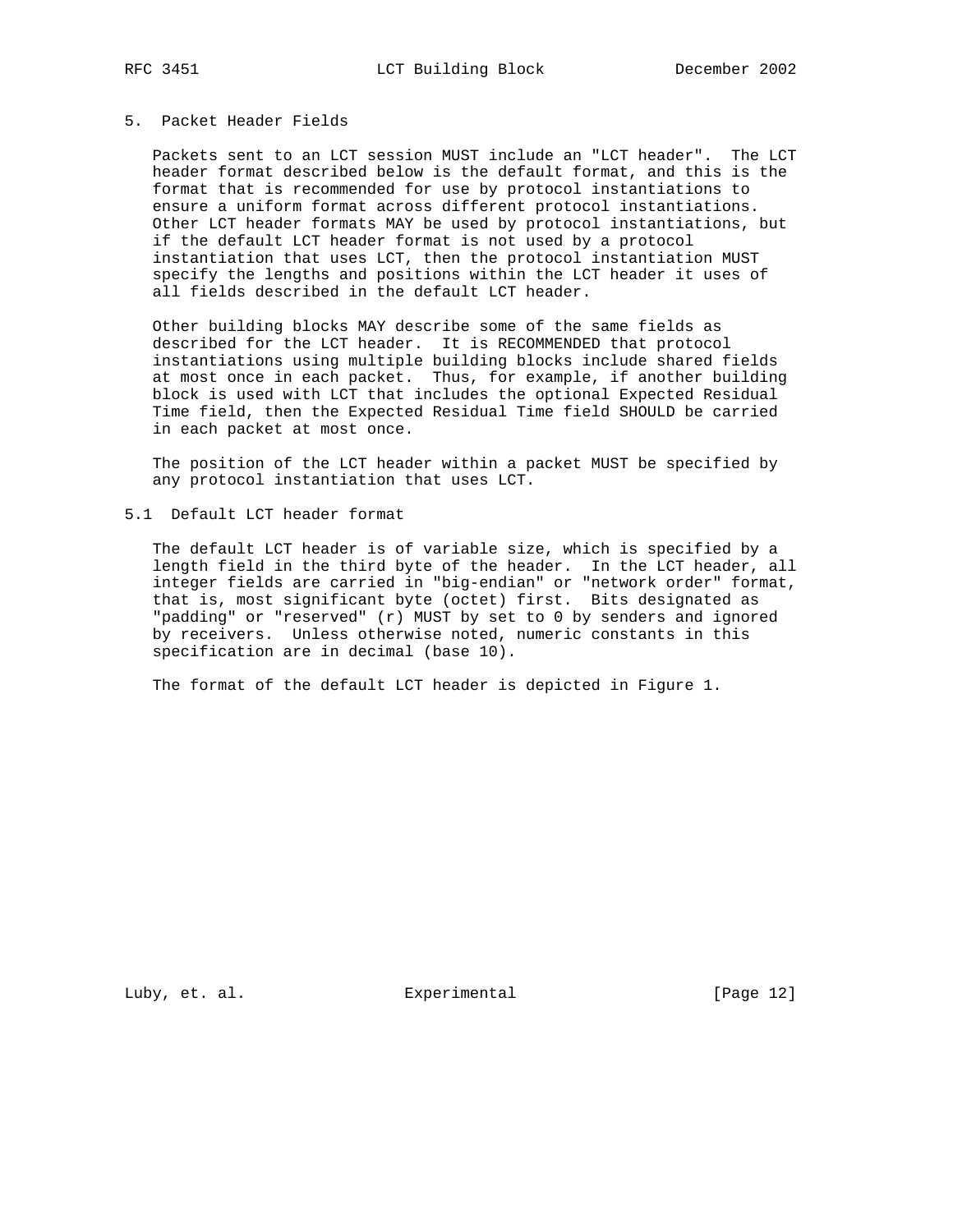$0$  1 2 3 0 1 2 3 4 5 6 7 8 9 0 1 2 3 4 5 6 7 8 9 0 1 2 3 4 5 6 7 8 9 0 1 +-+-+-+-+-+-+-+-+-+-+-+-+-+-+-+-+-+-+-+-+-+-+-+-+-+-+-+-+-+-+-+-+  $| V | C | r | s | 0 | H | T | R | A | B | H D R$  LEN  $| \text{ Codepoint (CP)} |$  +-+-+-+-+-+-+-+-+-+-+-+-+-+-+-+-+-+-+-+-+-+-+-+-+-+-+-+-+-+-+-+-+ | Congestion Control Information (CCI, length = 32\*(C+1) bits) | | ... | ... | ... | ... | ... | ... | ... | ... | ... | ... | ... | ... | ... | ... | ... | ... | ... | ... | +-+-+-+-+-+-+-+-+-+-+-+-+-+-+-+-+-+-+-+-+-+-+-+-+-+-+-+-+-+-+-+-+ | Transport Session Identifier (TSI, length = 32\*S+16\*H bits) | | ... | ... | ... | ... | ... | ... | ... | ... | ... | ... | ... | ... | ... | ... | ... | ... | ... | ... | +-+-+-+-+-+-+-+-+-+-+-+-+-+-+-+-+-+-+-+-+-+-+-+-+-+-+-+-+-+-+-+-+ | Transport Object Identifier (TOI, length = 32\*O+16\*H bits) | | ... | ... | ... | ... | ... | ... | ... | ... | ... | ... | ... | ... | ... | ... | ... | ... | ... | ... | +-+-+-+-+-+-+-+-+-+-+-+-+-+-+-+-+-+-+-+-+-+-+-+-+-+-+-+-+-+-+-+-+ Sender Current Time (SCT, if  $T = 1$ ) +-+-+-+-+-+-+-+-+-+-+-+-+-+-+-+-+-+-+-+-+-+-+-+-+-+-+-+-+-+-+-+-+ Expected Residual Time (ERT, if  $R = 1$ ) +-+-+-+-+-+-+-+-+-+-+-+-+-+-+-+-+-+-+-+-+-+-+-+-+-+-+-+-+-+-+-+-+ Header Extensions (if applicable) | ... | ... | ... | ... | ... | ... | ... | ... | ... | ... | ... | ... | ... | ... | ... | ... | ... | ... | +-+-+-+-+-+-+-+-+-+-+-+-+-+-+-+-+-+-+-+-+-+-+-+-+-+-+-+-+-+-+-+-+

Figure 1 - Default LCT header format

 The function and length of each field in the default LCT header is the following. Fields marked as "1" mean that the corresponding bits MUST be set to "1" by the sender. Fields marked as "r" or "0" mean that the corresponding bits MUST be set to "0" by the sender.

LCT version number (V): 4 bits

 Indicates the LCT version number. The LCT version number for this specification is 1.

Congestion control flag (C): 2 bits

 C=0 indicates the Congestion Control Information (CCI) field is 32-bits in length. C=1 indicates the CCI field is 64-bits in length. C=2 indicates the CCI field is 96-bits in length. C=3 indicates the CCI field is 128-bits in length.

Reserved  $(r): 2 \text{ bits}$ 

 Reserved for future use. A sender MUST set these bits to zero and a receiver MUST ignore these bits.

Luby, et. al. Experimental [Page 13]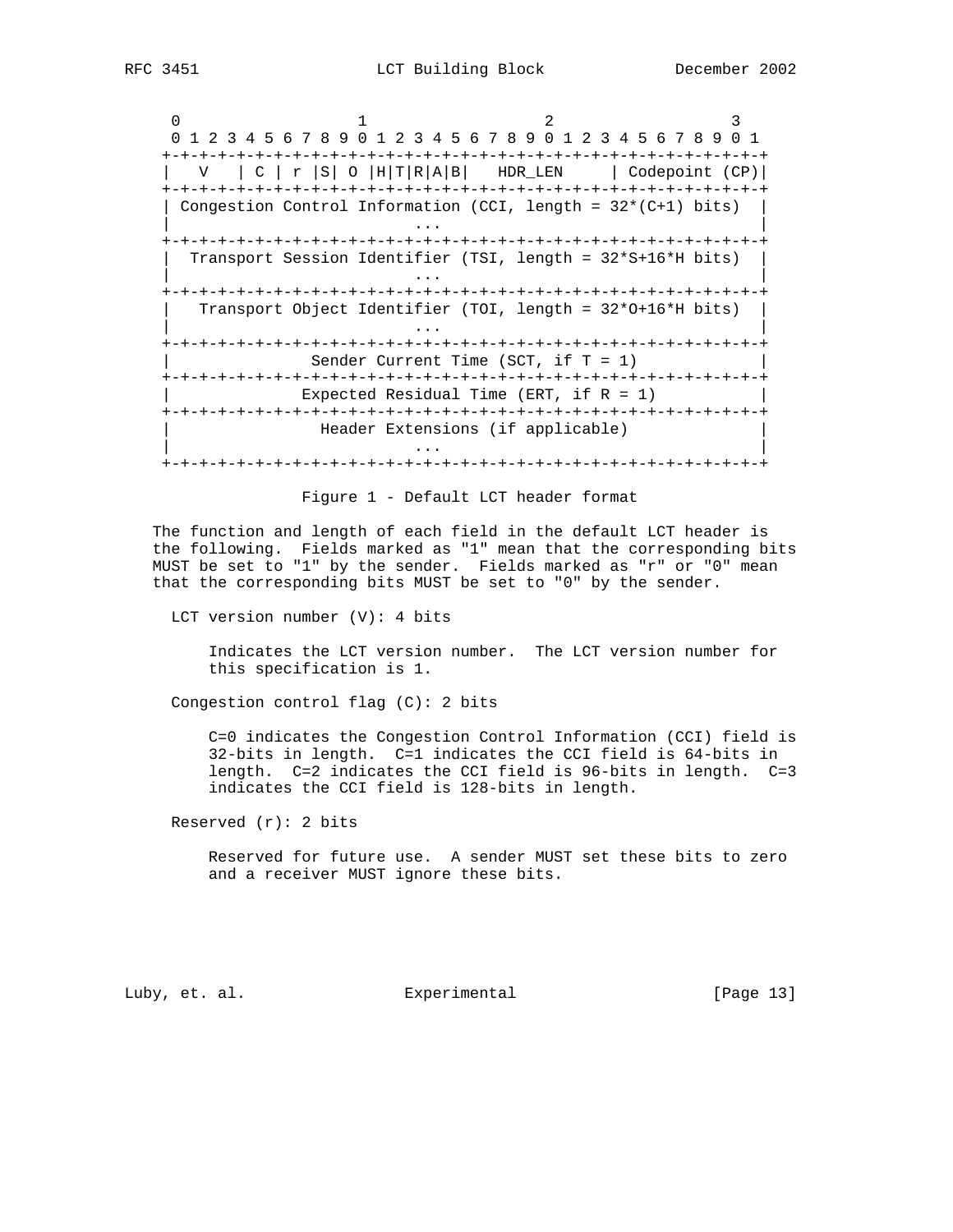Transport Session Identifier flag (S): 1 bit

 This is the number of full 32-bit words in the TSI field. The TSI field is 32\*S + 16\*H bits in length, i.e. the length is either 0 bits, 16 bits, 32 bits, or 48 bits.

Transport Object Identifier flag (O): 2 bits

 This is the number of full 32-bit words in the TOI field. The TOI field is 32\*O + 16\*H bits in length, i.e., the length is either 0 bits, 16 bits, 32 bits, 48 bits, 64 bits, 80 bits, 96 bits, or 112 bits.

Half-word flag (H): 1 bit

 The TSI and the TOI fields are both multiples of 32-bits plus 16\*H bits in length. This allows the TSI and TOI field lengths to be multiples of a half-word (16 bits), while ensuring that the aggregate length of the TSI and TOI fields is a multiple of 32-bits.

Sender Current Time present flag (T): 1 bit

 T = 0 indicates that the Sender Current Time (SCT) field is not present. T = 1 indicates that the SCT field is present. The SCT is inserted by senders to indicate to receivers how long the session has been in progress.

Expected Residual Time present flag (R): 1 bit

 R = 0 indicates that the Expected Residual Time (ERT) field is not present. R = 1 indicates that the ERT field is present. The ERT is inserted by senders to indicate to receivers how much longer the session / object transmission will continue.

Senders MUST NOT set  $R = 1$  when the ERT for the session is more than 2^32-1 time units (approximately 49 days), where time is measured in units of milliseconds.

Close Session flag (A): 1 bit

 Normally, A is set to 0. The sender MAY set A to 1 when termination of transmission of packets for the session is imminent. A MAY be set to 1 in just the last packet transmitted for the session, or A MAY be set to 1 in the last few seconds of packets transmitted for the session. Once the sender sets A to 1 in one packet, the sender SHOULD set A to 1 in all subsequent packets until termination of transmission of

Luby, et. al. Subsectimental Experimental [Page 14]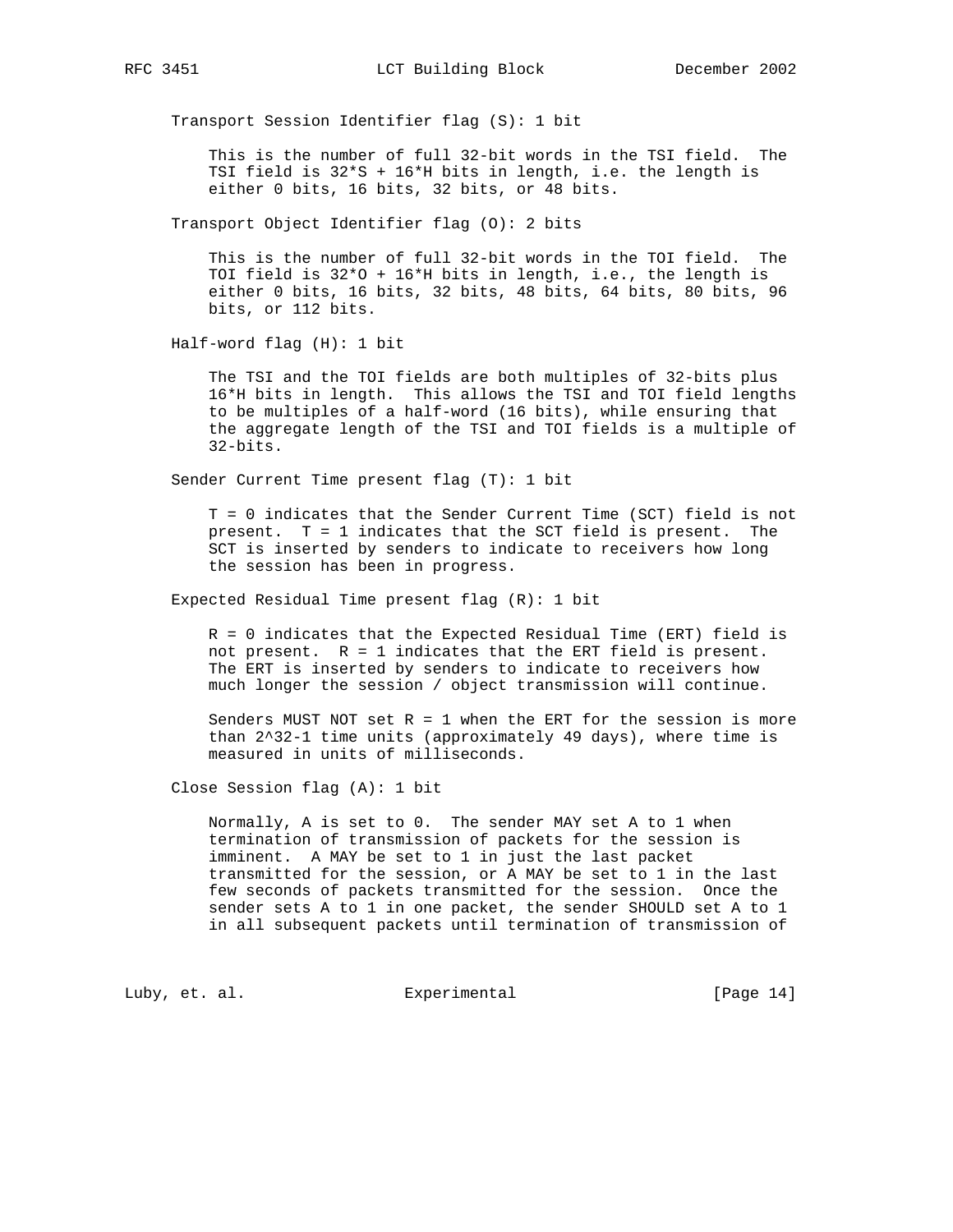packets for the session. A received packet with A set to 1 indicates to a receiver that the sender will immediately stop sending packets for the session. When a receiver receives a packet with A set to 1 the receiver SHOULD assume that no more packets will be sent to the session.

Close Object flag (B): 1 bit

 Normally, B is set to 0. The sender MAY set B to 1 when termination of transmission of packets for an object is imminent. If the TOI field is in use and B is set to 1 then termination of transmission for the object identified by the TOI field is imminent. If the TOI field is not in use and B is set to 1 then termination of transmission for the one object in the session identified by out-of-band information is imminent. B MAY be set to 1 in just the last packet transmitted for the object, or B MAY be set to 1 in the last few seconds packets transmitted for the object. Once the sender sets B to 1 in one packet for a particular object, the sender SHOULD set B to 1 in all subsequent packets for the object until termination of transmission of packets for the object. A received packet with B set to 1 indicates to a receiver that the sender will immediately stop sending packets for the object. When a receiver receives a packet with B set to 1 then it SHOULD assume that no more packets will be sent for the object to the session.

LCT header length (HDR\_LEN): 8 bits

 Total length of the LCT header in units of 32-bit words. The length of the LCT header MUST be a multiple of 32-bits. This field can be used to directly access the portion of the packet beyond the LCT header, i.e., to the first other header if it exists, or to the packet payload if it exists and there is no other header, or to the end of the packet if there are no other headers or packet payload.

Codepoint (CP): 8 bits

 An opaque identifier which is passed to the packet payload decoder to convey information on the codec being used for the packet payload. The mapping between the codepoint and the actual codec is defined on a per session basis and communicated out-of-band as part of the session description information. The use of the CP field is similar to the Payload Type (PT) field in RTP headers as described in RFC 1889 [21].

Luby, et. al. Experimental [Page 15]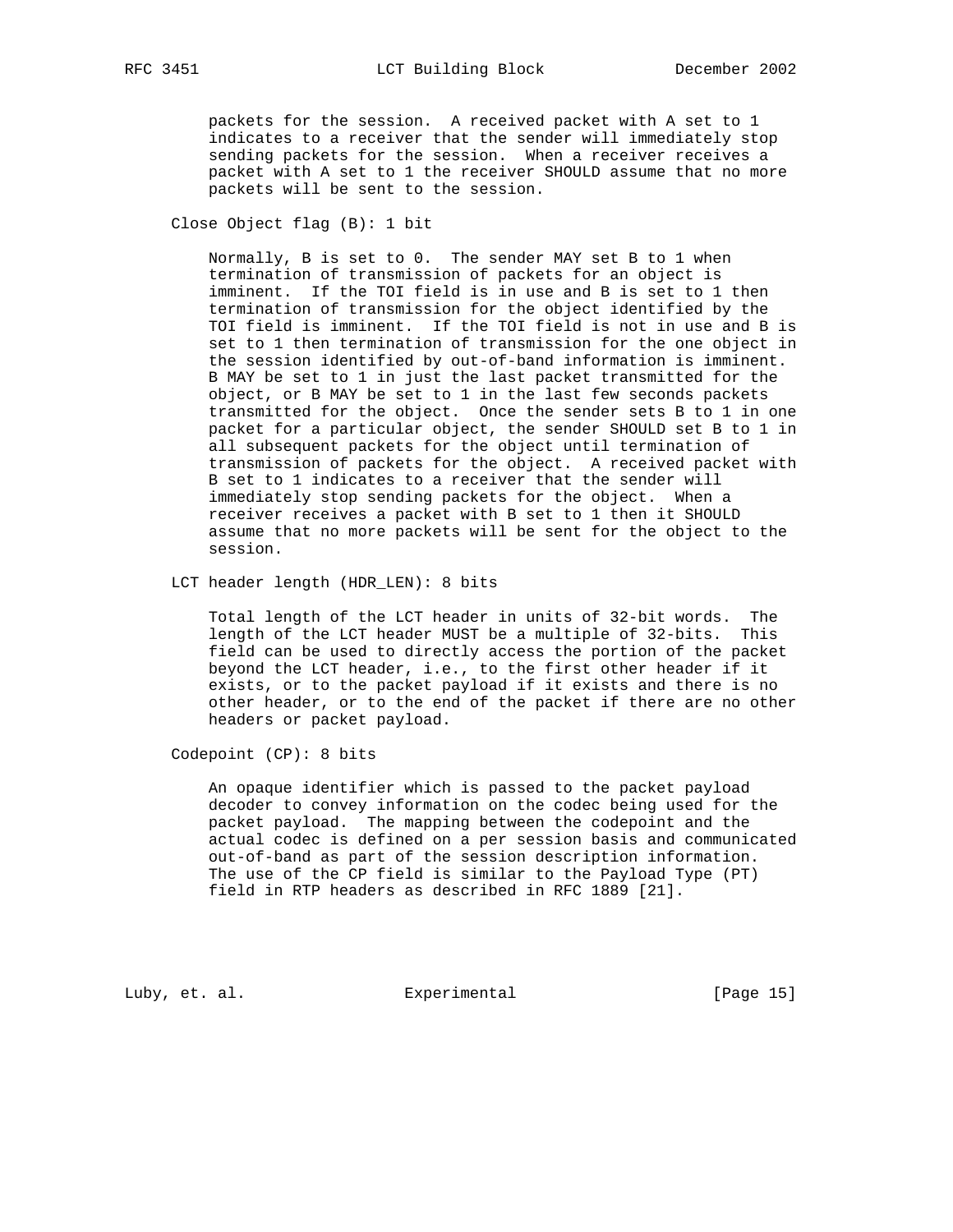Congestion Control Information (CCI): 32, 64, 96 or 128 bits

 Used to carry congestion control information. For example, the congestion control information could include layer numbers, logical channel numbers, and sequence numbers. This field is opaque for the purpose of this specification.

 This field MUST be 32 bits if C=0. This field MUST be 64 bits if C=1. This field MUST be 96 bits if C=2. This field MUST be 128 bits if C=3.

Transport Session Identifier (TSI): 0, 16, 32 or 48 bits

 The TSI uniquely identifies a session among all sessions from a particular sender. The TSI is scoped by the IP address of the sender, and thus the IP address of the sender and the TSI together uniquely identify the session. Although a TSI in conjunction with the IP address of the sender always uniquely identifies a session, whether or not the TSI is included in the LCT header depends on what is used as the TSI value. If the underlying transport is UDP, then the 16 bit UDP source port number MAY serve as the TSI for the session. If the TSI value appears multiple times in a packet then all occurrences MUST be the same value. If there is no underlying TSI provided by the network, transport or any other layer, then the TSI MUST be included in the LCT header.

 The TSI MUST be unique among all sessions served by the sender during the period when the session is active, and for a large period of time preceding and following when the session is active. A primary purpose of the TSI is to prevent receivers from inadvertently accepting packets from a sender that belong to sessions other than the sessions receivers are subscribed to. For example, suppose a session is deactivated and then another session is activated by a sender and the two sessions use an overlapping set of channels. A receiver that connects and remains connected to the first session during this sender activity could possibly accept packets from the second session as belonging to the first session if the TSI for the two sessions were identical. The mapping of TSI field values to sessions is outside the scope of this document and is to be done out-of-band.

 The length of the TSI field is 32\*S + 16\*H bits. Note that the aggregate lengths of the TSI field plus the TOI field is a multiple of 32 bits.

Luby, et. al. Subsectimental Experimental [Page 16]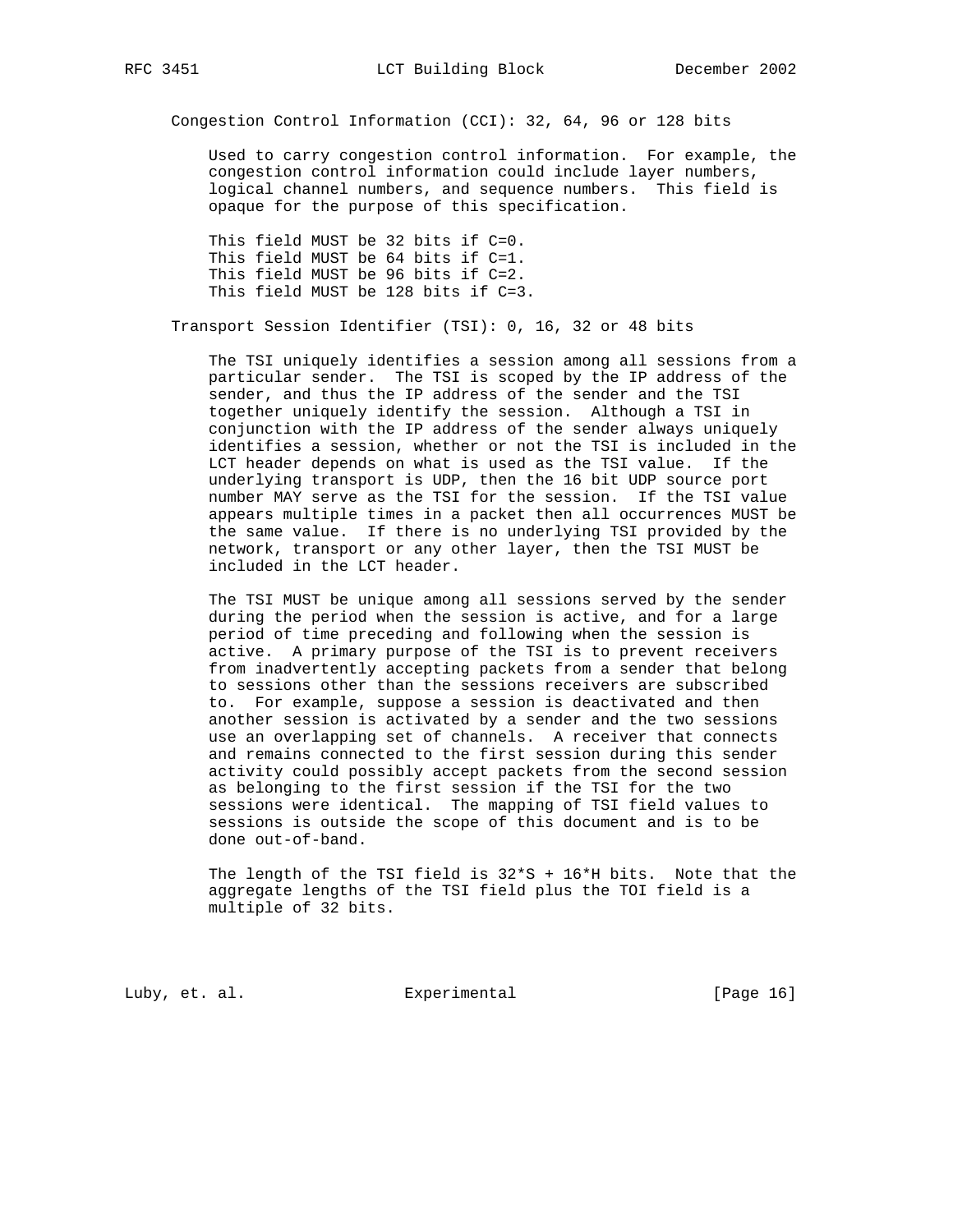Transport Object Identifier (TOI): 0, 16, 32, 48, 64, 80, 96 or 112 bits.

 This field indicates which object within the session this packet pertains to. For example, a sender might send a number of files in the same session, using TOI=0 for the first file, TOI=1 for the second one, etc. As another example, the TOI may be a unique global identifier of the object that is being transmitted from several senders concurrently, and the TOI value may be the output of a hash function applied to the object. The mapping of TOI field values to objects is outside the scope of this document and is to be done out-of-band. The TOI field MUST be used in all packets if more than one object is to be transmitted in a session, i.e. the TOI field is either present in all the packets of a session or is never present.

 The length of the TOI field is 32\*O + 16\*H bits. Note that the aggregate lengths of the TSI field plus the TOI field is a multiple of 32 bits.

Sender Current Time (SCT): 0 or 32 bits

 This field represents the current clock at the sender and at the time this packet was transmitted, measured in units of 1ms and computed modulo 2^32 units from the start of the session.

 This field MUST NOT be present if T=0 and MUST be present if  $T=1$ .

Expected Residual Time (ERT): 0 or 32 bits

 This field represents the sender expected residual transmission time for the current session or for the transmission of the current object, measured in units of 1ms. If the packet containing the ERT field also contains the TOI field, then ERT refers to the object corresponding to the TOI field, otherwise it refers to the session.

 This field MUST NOT be present if R=0 and MUST be present if  $R=1$ .

### 5.2 Header-Extension Fields

 Header Extensions are used in LCT to accommodate optional header fields that are not always used or have variable size. Examples of the use of Header Extensions include:

o Extended-size versions of already existing header fields.

Luby, et. al. Subsectimental Experimental [Page 17]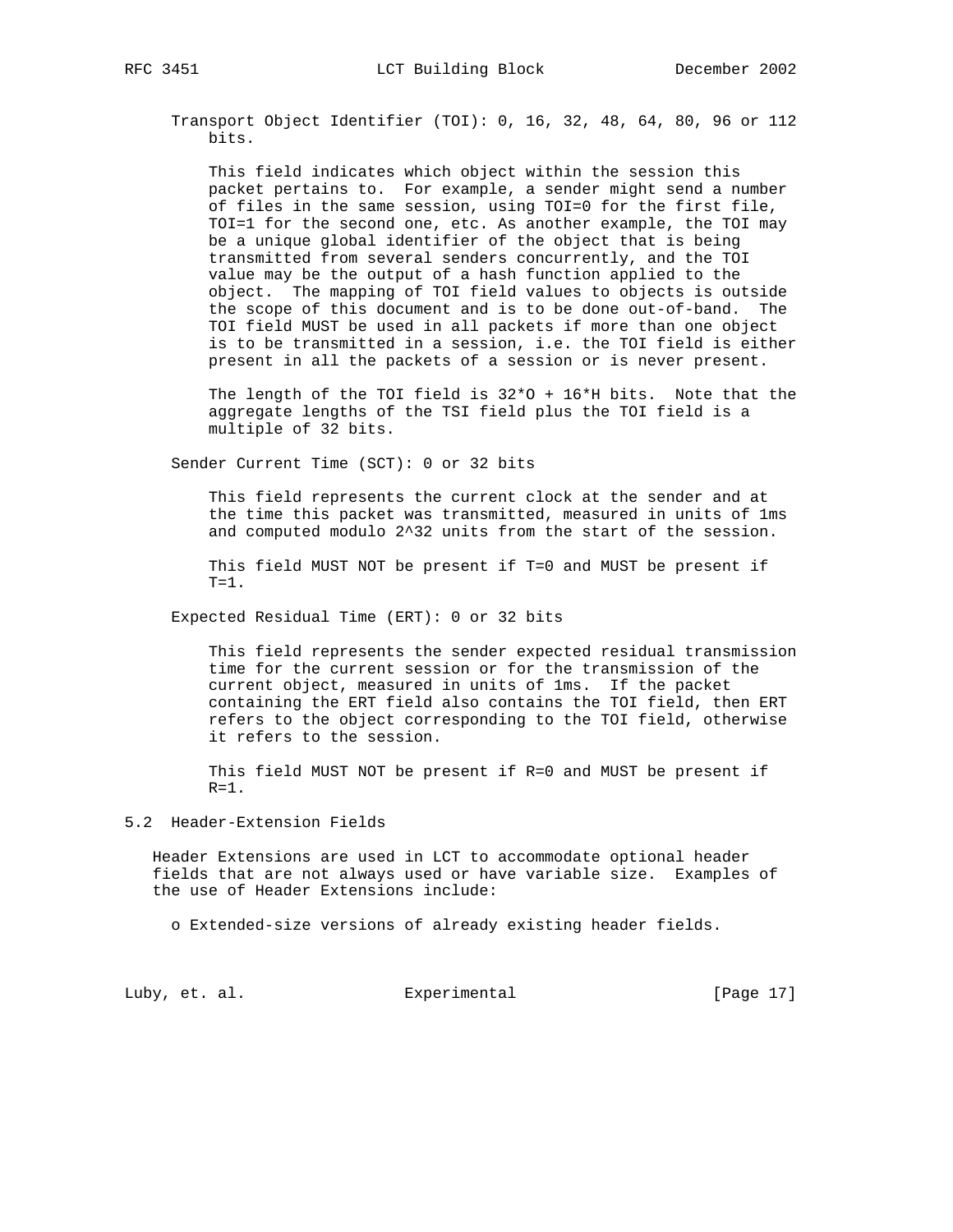o Sender and Receiver authentication information.

 The presence of Header Extensions can be inferred by the LCT header length (HDR\_LEN): if HDR\_LEN is larger than the length of the standard header then the remaining header space is taken by Header Extension fields.

 If present, Header Extensions MUST be processed to ensure that they are recognized before performing any congestion control procedure or otherwise accepting a packet. The default action for unrecognized header extensions is to ignore them. This allows the future introduction of backward-compatible enhancements to LCT without changing the LCT version number. Non backward-compatible header extensions CANNOT be introduced without changing the LCT version number.

 Protocol instantiation MAY override this default behavior for PI specific extensions (see below).

 There are two formats for Header Extension fields, as depicted below. The first format is used for variable-length extensions, with Header Extension Type (HET) values between 0 and 127. The second format is used for fixed length (one 32-bit word) extensions, using HET values from 127 to 255.

 $0$  1 2 3 0 1 2 3 4 5 6 7 8 9 0 1 2 3 4 5 6 7 8 9 0 1 2 3 4 5 6 7 8 9 0 1 +-+-+-+-+-+-+-+-+-+-+-+-+-+-+-+-+-+-+-+-+-+-+-+-+-+-+-+-+-+-+-+-+ | HET (<=127) | HEL | | +-+-+-+-+-+-+-+-+-+-+-+-+-+-+-+-+ + . . . Header Extension Content (HEC) . +-+-+-+-+-+-+-+-+-+-+-+-+-+-+-+-+-+-+-+-+-+-+-+-+-+-+-+-+-+-+-+-+  $\begin{array}{ccccccc}\n0 & & & & 1 & & & & 2 & & & & 3\n\end{array}$  0 1 2 3 4 5 6 7 8 9 0 1 2 3 4 5 6 7 8 9 0 1 2 3 4 5 6 7 8 9 0 1 +-+-+-+-+-+-+-+-+-+-+-+-+-+-+-+-+-+-+-+-+-+-+-+-+-+-+-+-+-+-+-+-+ HET (>=128) | Header Extension Content (HEC) +-+-+-+-+-+-+-+-+-+-+-+-+-+-+-+-+-+-+-+-+-+-+-+-+-+-+-+-+-+-+-+-+

Figure 2 - Format of additional headers

The explanation of each sub-field is the following:

Header Extension Type (HET): 8 bits

 The type of the Header Extension. This document defines a number of possible types. Additional types may be defined in

Luby, et. al. Experimental [Page 18]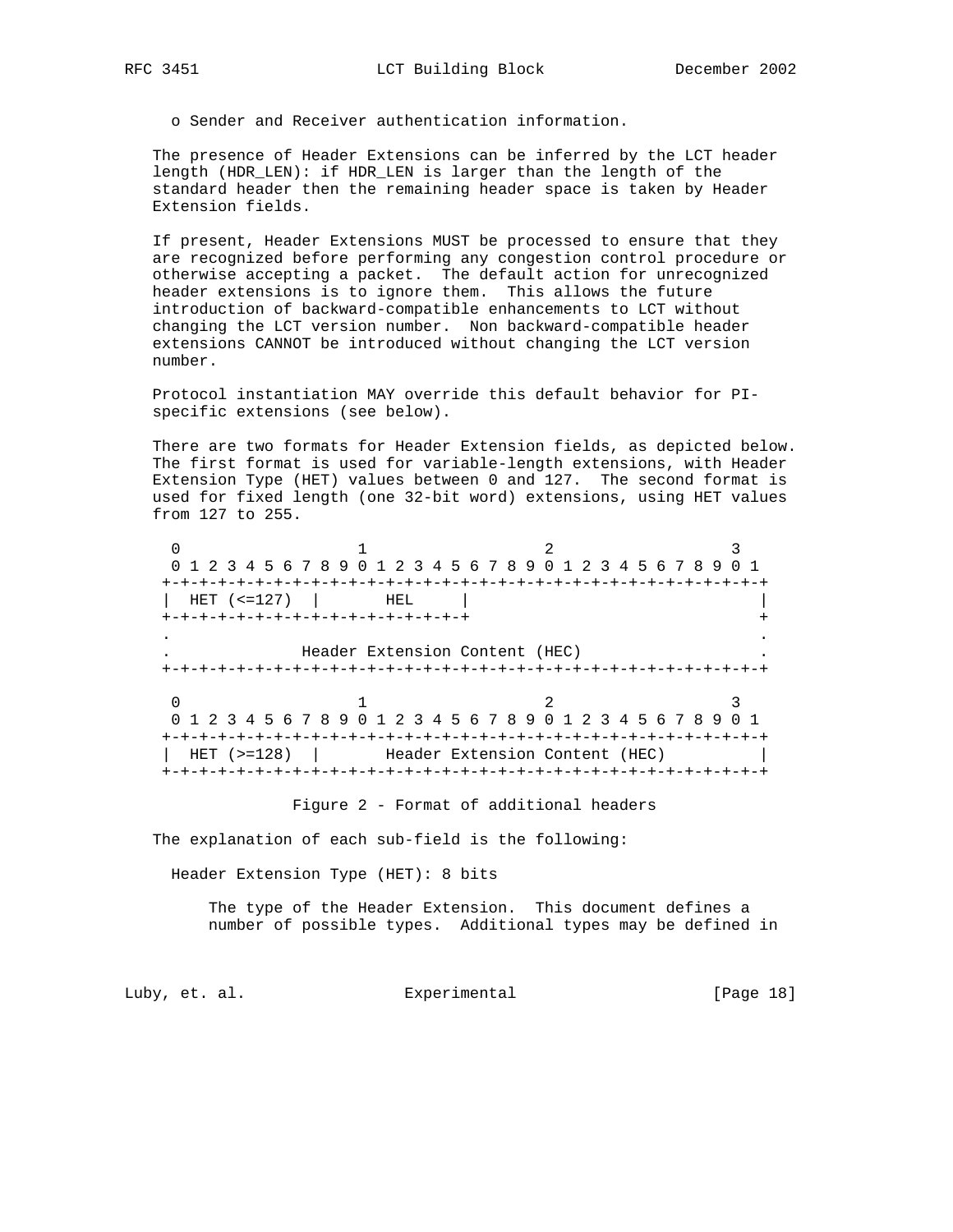future versions of this specification. HET values from 0 to 127 are used for variable-length Header Extensions. HET values from 128 to 255 are used for fixed-length 32-bit Header Extensions.

Header Extension Length (HEL): 8 bits

 The length of the whole Header Extension field, expressed in multiples of 32-bit words. This field MUST be present for variable-length extensions (HET between 0 and 127) and MUST NOT be present for fixed-length extensions (HET between 128 and 255).

Header Extension Content (HEC): variable length

 The content of the Header Extension. The format of this sub field depends on the Header Extension type. For fixed-length Header Extensions, the HEC is 24 bits. For variable-length Header Extensions, the HEC field has variable size, as specified by the HEL field. Note that the length of each Header Extension field MUST be a multiple of 32 bits. Also note that the total size of the LCT header, including all Header Extensions and all optional header fields, cannot exceed 255 32-bit words.

 Header Extensions are further divided between general LCT extensions and Protocol Instantiation specific extensions (PI-specific). General LCT extensions have HET in the ranges 0:63 and 128:191 inclusive. PI-specific extensions have HET in the ranges 64:127 and 192:255 inclusive.

 General LCT extensions are intended to allow the introduction of backward-compatible enhancements to LCT without changing the LCT version number. Non backward-compatible header extensions CANNOT be introduced without changing the LCT version number.

 PI-specific extensions are reserved for PI-specific use with semantic and default parsing actions defined by the PI.

The following general LCT Header Extension types are defined:

- EXT\_NOP=0 No-Operation extension. The information present in this extension field MUST be ignored by receivers.
- EXT AUTH=1 Packet authentication extension Information used to authenticate the sender of the packet. The format of this Header Extension and its

Luby, et. al. Subsectimental Experimental [Page 19]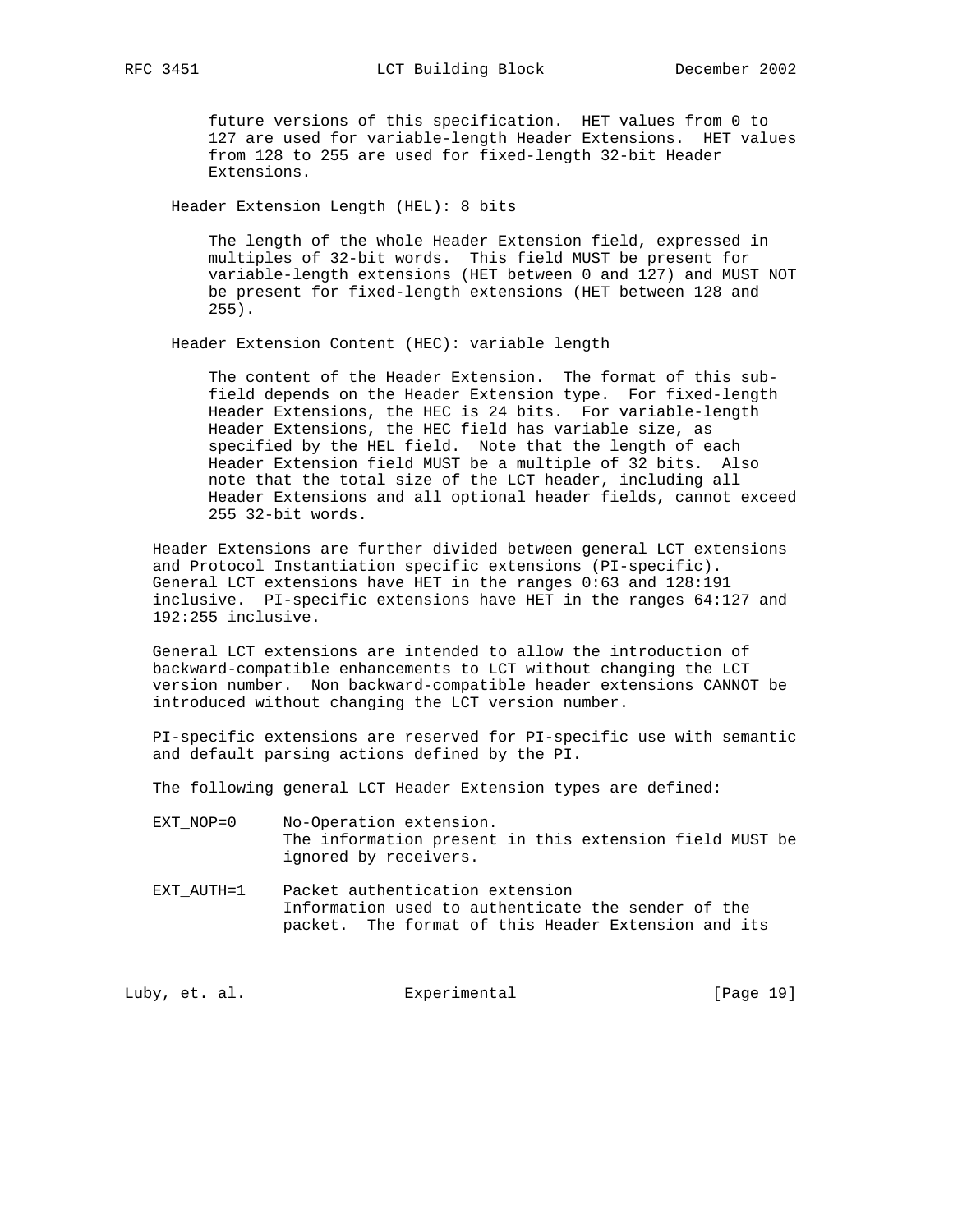processing is outside the scope of this document and is to be communicated out-of-band as part of the session description.

 It is RECOMMENDED that senders provide some form of packet authentication. If EXT\_AUTH is present, whatever packet authentication checks that can be performed immediately upon reception of the packet SHOULD be performed before accepting the packet and performing any congestion control-related action on it.

 Some packet authentication schemes impose a delay of several seconds between when a packet is received and when the packet is fully authenticated. Any congestion control related action that is appropriate MUST NOT be postponed by any such full packet authentication.

 All senders and receivers implementing LCT MUST support the EXT\_NOP Header Extension and MUST recognize EXT\_AUTH, but MAY NOT be able to parse its content.

- 6. Operations
- 6.1 Sender Operation

 Before joining an LCT session a receiver MUST obtain a session description. The session description MUST include:

- o The sender IP address;
- o The number of LCT channels;
- o The addresses and port numbers used for each LCT channel;
- o The Transport Session ID (TSI) to be used for the session;
- o Enough information to determine the congestion control protocol being used;
- o Enough information to determine the packet authentication scheme being used if it is being used.
- The session description could also include, but is not limited to:
	- o The data rates used for each LCT channel;
	- o The length of the packet payload;

# Luby, et. al. Subsectimental Experimental [Page 20]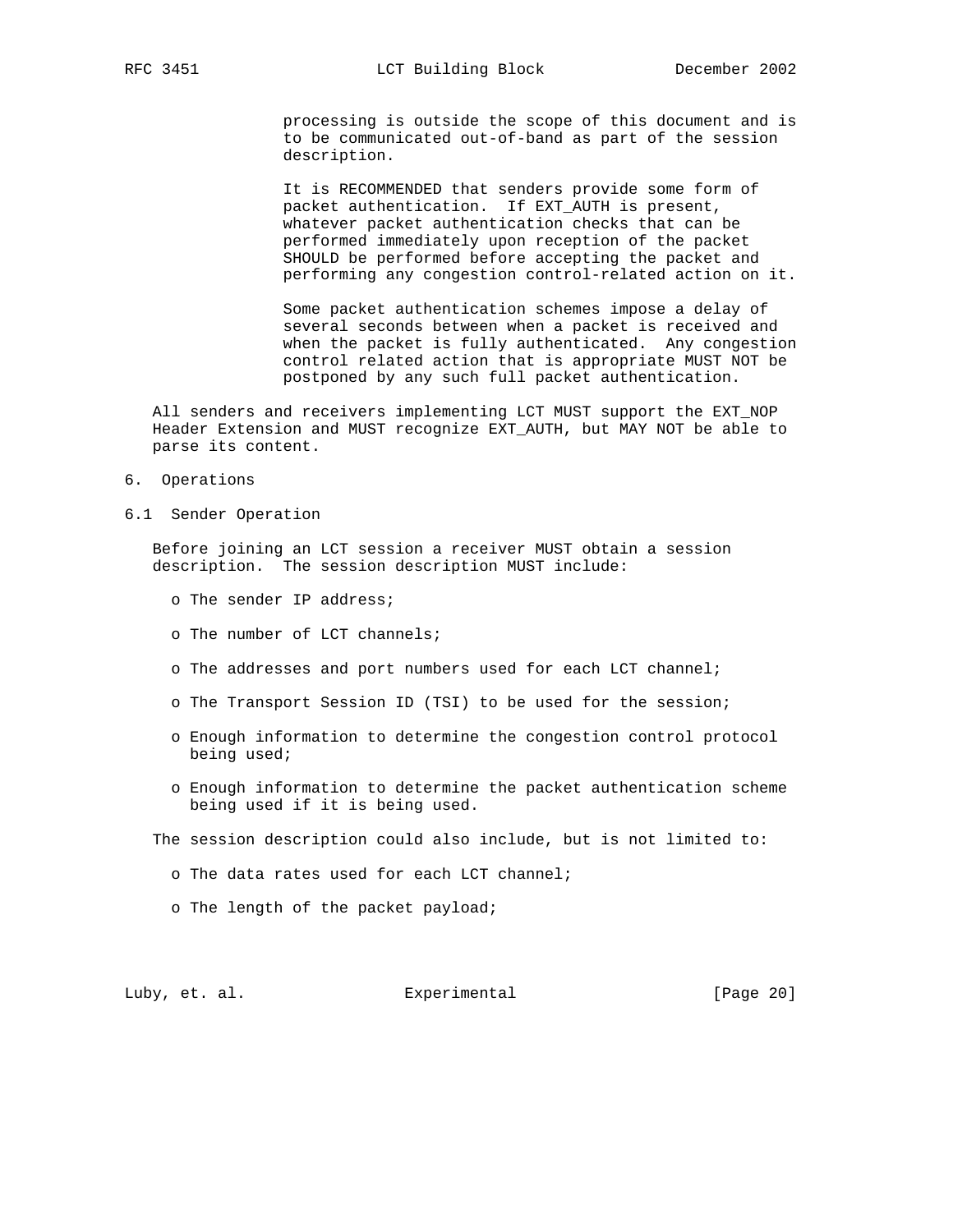o The mapping of TOI value(s) to objects for the session;

 o Any information that is relevant to each object being transported, such as when it will be available within the session, for how long, and the length of the object;

 Protocol instantiations using LCT MAY place additional requirements on what must be included in the session description. For example, a protocol instantiation might require that the data rates for each channel, or the mapping of TOI value(s) to objects for the session, or other information related to other headers that might be required to be included in the session description.

 The session description could be in a form such as SDP as defined in RFC 2327 [8], or XML metadata as defined in RFC 3023 [14], or HTTP/Mime headers as defined in RFC 2068 [6], etc. It might be carried in a session announcement protocol such as SAP as defined in RFC 2974 [9], obtained using a proprietary session control protocol, located on a Web page with scheduling information, or conveyed via E-mail or other out-of-band methods. Discussion of session description format, and distribution of session descriptions is beyond the scope of this document.

 Within an LCT session, a sender using LCT transmits a sequence of packets, each in the format defined above. Packets are sent from a sender using one or more LCT channels which together constitute a session. Transmission rates may be different in different channels and may vary over time. The specification of the other building block headers and the packet payload used by a complete protocol instantiation using LCT is beyond the scope of this document. This document does not specify the order in which packets are transmitted, nor the organization of a session into multiple channels. Although these issues affect the efficiency of the protocol, they do not affect the correctness nor the inter-operability of LCT between senders and receivers.

 Several objects can be carried within the same LCT session. In this case, each object MUST be identified by a unique TOI. Objects MAY be transmitted sequentially, or they MAY be transmitted concurrently. It is good practice to only send objects concurrently in the same session if the receivers that participate in that portion of the session have interest in receiving all the objects. The reason for this is that it wastes bandwidth and networking resources to have receivers receive data for objects that they have no interest in.

 Typically, the sender(s) continues to send packets in a session until the transmission is considered complete. The transmission may be considered complete when some time has expired, a certain number of

Luby, et. al. Experimental [Page 21]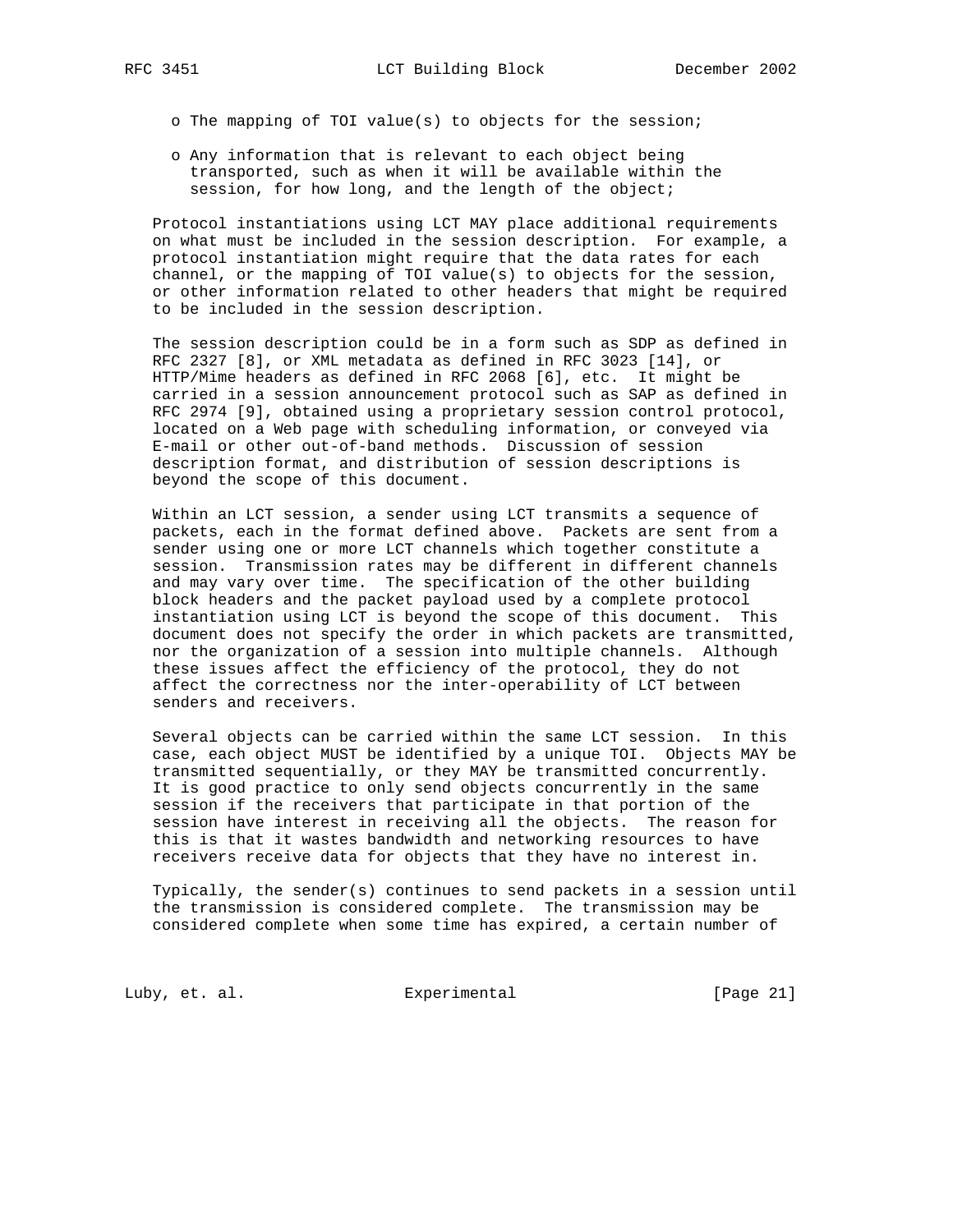packets have been sent, or some out-of-band signal (possibly from a higher level protocol) has indicated completion by a sufficient number of receivers.

 For the reasons mentioned above, this document does not pose any restriction on packet sizes. However, network efficiency considerations recommend that the sender uses an as large as possible packet payload size, but in such a way that packets do not exceed the network's maximum transmission unit size (MTU), or when fragmentation coupled with packet loss might introduce severe inefficiency in the transmission.

 It is recommended that all packets have the same or very similar sizes, as this can have a severe impact on the effectiveness of congestion control schemes such as the ones described in [22], [3], and [25]. A sender of packets using LCT MUST implement the sender side part of one of the congestion control schemes that is in accordance with RFC 2357 [13] using the Congestion Control Information field provided in the LCT header, and the corresponding receiver congestion control scheme is to be communicated out-of-band and MUST be implemented by any receivers participating in the session.

#### 6.2 Receiver Operation

 Receivers can operate differently depending on the delivery service model. For example, for an on demand service model, receivers may join a session, obtain the necessary packets to reproduce the object, and then leave the session. As another example, for a streaming service model, a receiver may be continuously joined to a set of LCT channels to download all objects in a session.

 To be able to participate in a session, a receiver MUST obtain the relevant session description information as listed in Section 6.1.

 If packet authentication information is present in an LCT header, it SHOULD be used as specified in Section 5.2. To be able to be a receiver in a session, the receiver MUST be able to process the LCT header. The receiver MUST be able to discard, forward, store or process the other headers and the packet payload. If a receiver is not able to process a LCT header, it MUST drop from the session.

 To be able to participate in a session, a receiver MUST implement the congestion control protocol specified in the session description using the Congestion Control Information field provided in the LCT header. If a receiver is not able to implement the congestion control protocol used in the session, it MUST NOT join the session. When the session is transmitted on multiple LCT channels, receivers MUST

Luby, et. al. Experimental [Page 22]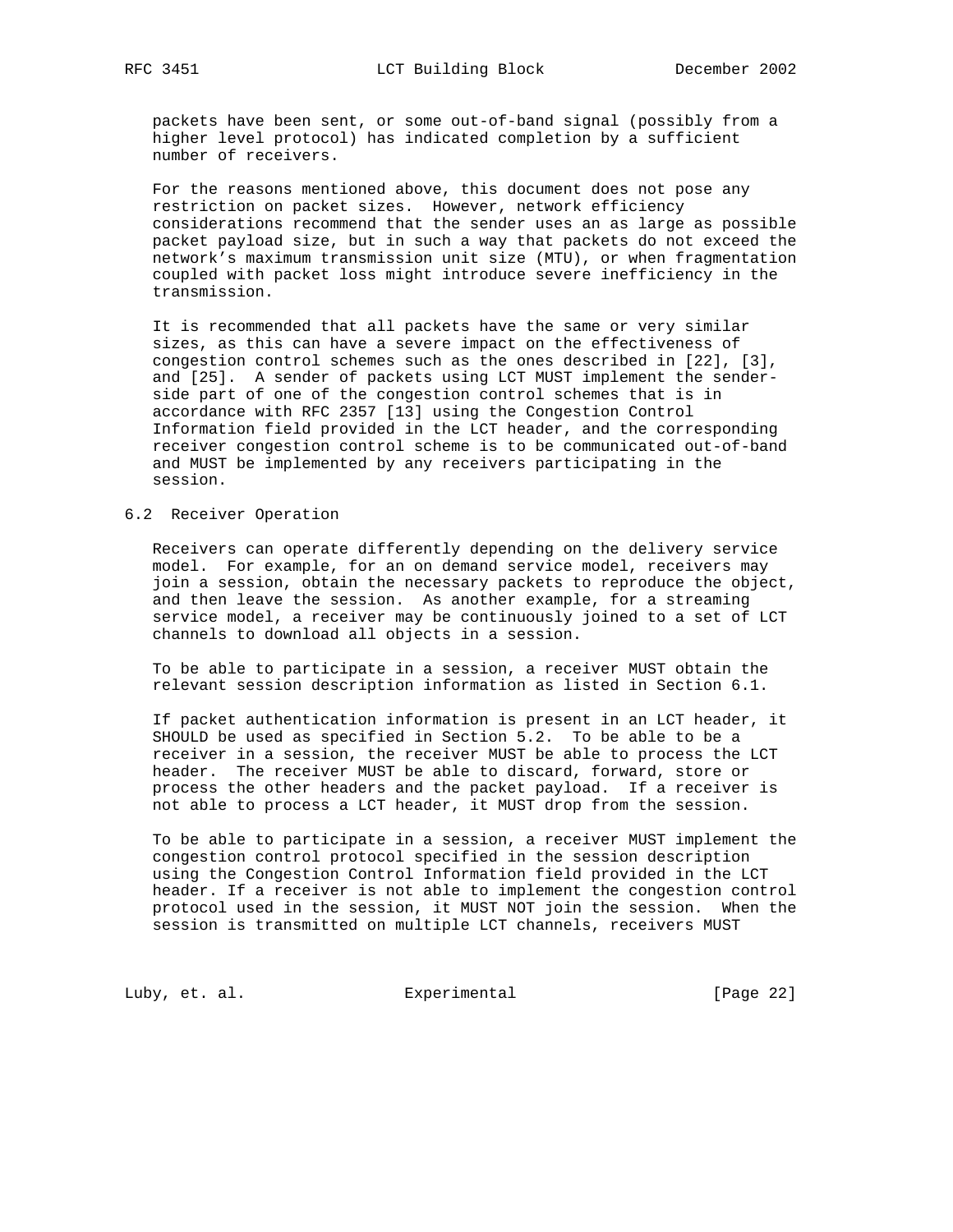initially join channels according to the specified startup behavior of the congestion control protocol. For a multiple rate congestion control protocol that uses multiple channels, this typically means that a receiver will initially join only a minimal set of LCT channels, possibly a single one, that in aggregate are carrying packets at a low rate. This rule has the purpose of preventing receivers from starting at high data rates.

 Several objects can be carried either sequentially or concurrently within the same LCT session. In this case, each object is identified by a unique TOI. Note that even if a server stops sending packets for an old object before starting to transmit packets for a new object, both the network and the underlying protocol layers can cause some reordering of packets, especially when sent over different LCT channels, and thus receivers SHOULD NOT assume that the reception of a packet for a new object means that there are no more packets in transit for the previous one, at least for some amount of time.

 A receiver MAY be concurrently joined to multiple LCT sessions from one or more senders. The receiver MUST perform congestion control on each such LCT session. If the congestion control protocol allows the receiver some flexibility in terms of its actions within a session then the receiver MAY make choices to optimize the packet flow performance across the multiple LCT sessions, as long as the receiver still adheres to the congestion control rules for each LCT session individually.

7. Requirements from Other Building Blocks

 As described in RFC 3048 [23], LCT is a building block that is intended to be used, in conjunction with other building blocks, to help specify a protocol instantiation. A congestion control building block that uses the Congestion Control information field within the LCT header MUST be used by any protocol instantiation that uses LCT, and other building blocks MAY also be used, such as a reliability building block.

 The congestion control MUST be applied to the LCT session as an entity, i.e., over the aggregate of the traffic carried by all of the LCT channels associated with the LCT session. Some possible schemes are specified in [22], [3], and [25]. The Congestion Control Information field in the LCT header is an opaque field that is reserved to carry information related to congestion control. There MAY also be congestion control Header Extension fields that carry additional information related to congestion control.

Luby, et. al. Experimental [Page 23]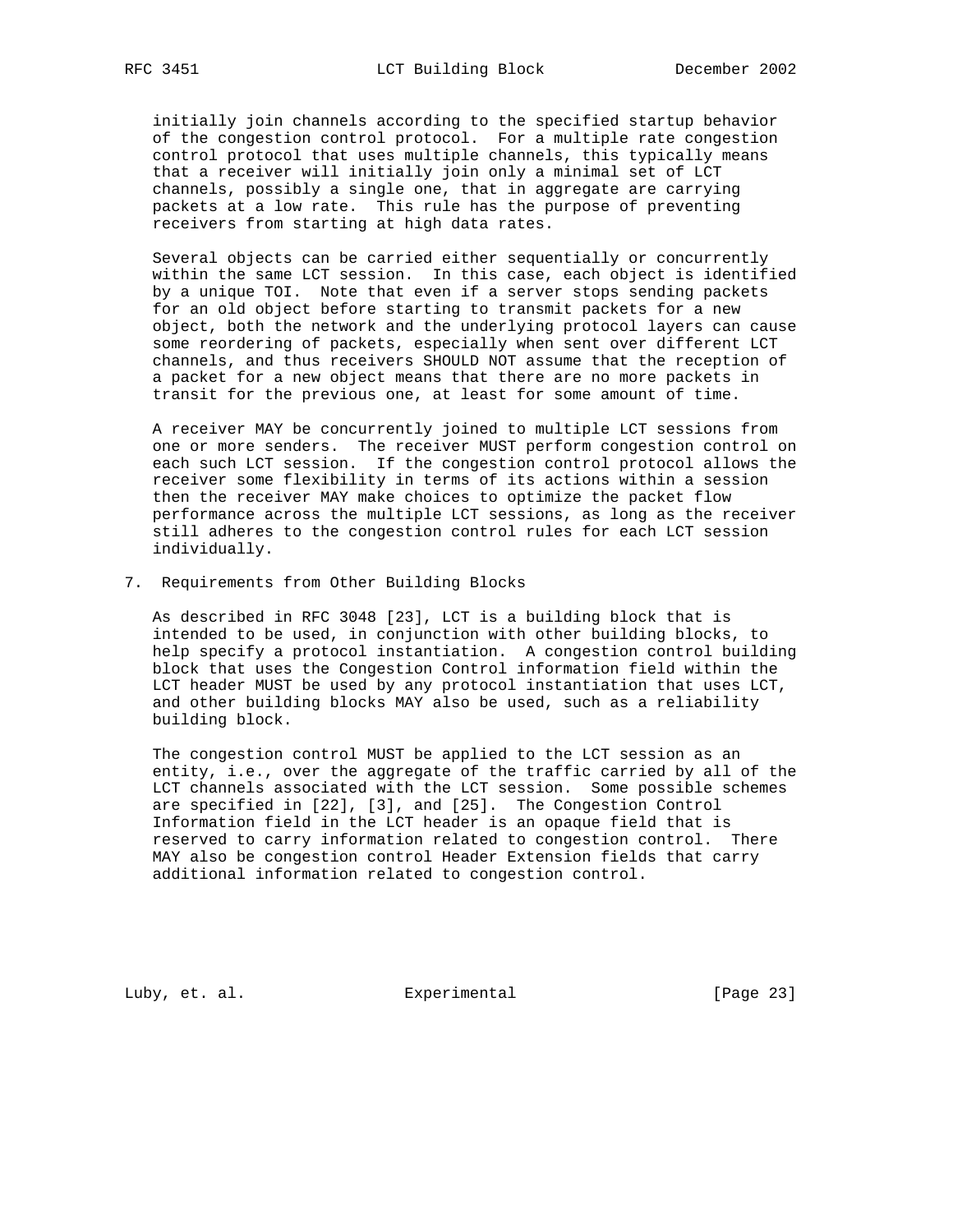The particular layered encoder and congestion control protocols used with LCT have an impact on the performance and applicability of LCT. For example, some layered encoders used for video and audio streams can produce a very limited number of layers, thus providing a very coarse control in the reception rate of packets by receivers in a session. When LCT is used for reliable data transfer, some FEC codecs are inherently limited in the size of the object they can encode, and for objects larger than this size the reception overhead on the receivers can grow substantially.

 A more in-depth description of the use of FEC in Reliable Multicast Transport (RMT) protocols is given in [11]. Some of the FEC codecs that MAY be used in conjunction with LCT for reliable content delivery are specified in [12]. The Codepoint field in the LCT header is an opaque field that can be used to carry information related to the encoding of the packet payload.

 LCT also requires receivers to obtain a session description, as described in Section 6.1. The session description could be in a form such as SDP as defined in RFC 2327 [8], or XML metadata as defined in RFC 3023 [14], or HTTP/Mime headers as defined in RFC 2068 [6], and distributed with SAP as defined in RFC 2974 [9], using HTTP, or in other ways. It is RECOMMENDED that an authentication protocol such as IPSEC [11] be used to deliver the session description to receivers to ensure the correct session description arrives.

 It is recommended that LCT implementors use some packet authentication scheme to protect the protocol from attacks. An example of a possibly suitable scheme is described in [15].

 Some protocol instantiations that use LCT MAY use building blocks that require the generation of feedback from the receivers to the sender. However, the mechanism for doing this is outside the scope of LCT.

8. Security Considerations

 LCT can be subject to denial-of-service attacks by attackers which try to confuse the congestion control mechanism, or send forged packets to the session which would prevent successful reconstruction or cause inaccurate reconstruction of large portions of an object by receivers. LCT is particularly affected by such an attack since many receivers may receive the same forged packet. It is therefore RECOMMENDED that an integrity check be made on received objects before delivery to an application, e.g., by appending an MD5 hash [17] to an object before it is sent and then computing the MD5 hash once the object is reconstructed to ensure it is the same as the sent object. Moreover, in order to obtain strong cryptographic integrity

Luby, et. al. **Experimental** Experimental [Page 24]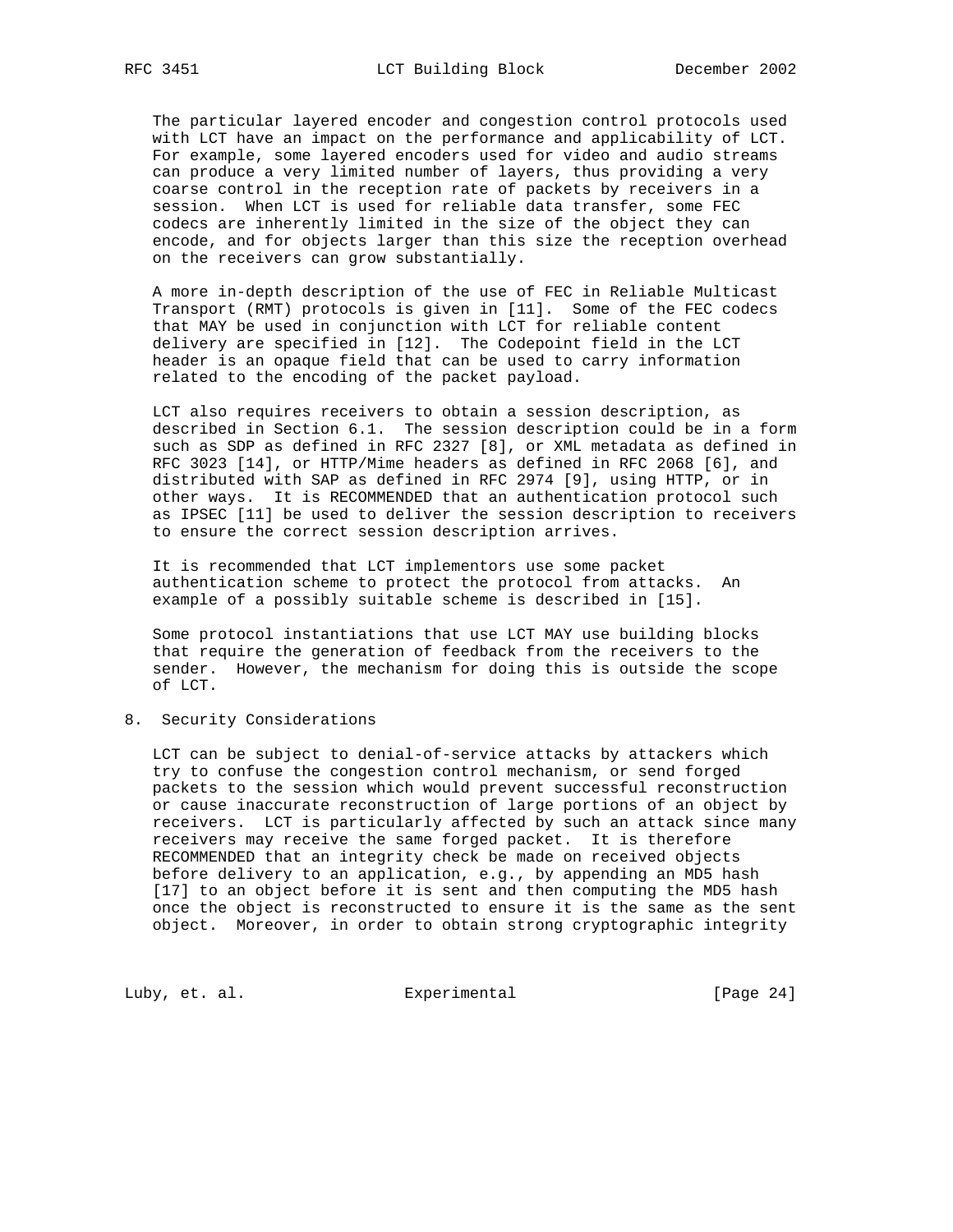protection a digital signature verifiable by the receiver SHOULD be computed on top of such a hash value. It is also RECOMMENDED that protocol instantiations that use LCT implement some form of packet authentication such as TESLA [15] to protect against such attacks. Finally, it is RECOMMENDED that Reverse Path Forwarding checks be enabled in all network routers and switches along the path from the sender to receivers to limit the possibility of a bad agent injecting forged packets into the multicast tree data path.

 Another vulnerability of LCT is the potential of receivers obtaining an incorrect session description for the session. The consequences of this could be that legitimate receivers with the wrong session description are unable to correctly receive the session content, or that receivers inadvertently try to receive at a much higher rate than they are capable of, thereby disrupting traffic in portions of the network. To avoid these problems, it is RECOMMENDED that measures be taken to prevent receivers from accepting incorrect Session Descriptions, e.g., by using source authentication to ensure that receivers only accept legitimate Session Descriptions from authorized senders.

 A receiver with an incorrect or corrupted implementation of the multiple rate congestion control building block may affect health of the network in the path between the sender and the receiver, and may also affect the reception rates of other receivers joined to the session. It is therefore RECOMMENDED that receivers be required to identify themselves as legitimate before they receive the Session Description needed to join the session. How receivers identify themselves as legitimate is outside the scope of this document.

9. IANA Considerations

No information in this specification is subject to IANA registration.

 Building blocks used in conjunction with LCT MAY introduce additional IANA considerations.

10. Acknowledgments

 Thanks to Vincent Roca and Roger Kermode for detailed comments and contributions to this document. Thanks also to Bruce Lueckenhoff, Hayder Radha and Justin Chapweske for detailed comments on this document.

- 11. References
	- [1] Bradner, S., "The Internet Standards Process -- Revision 3", BCP 9, RFC 2026, October 1996.

Luby, et. al. Experimental [Page 25]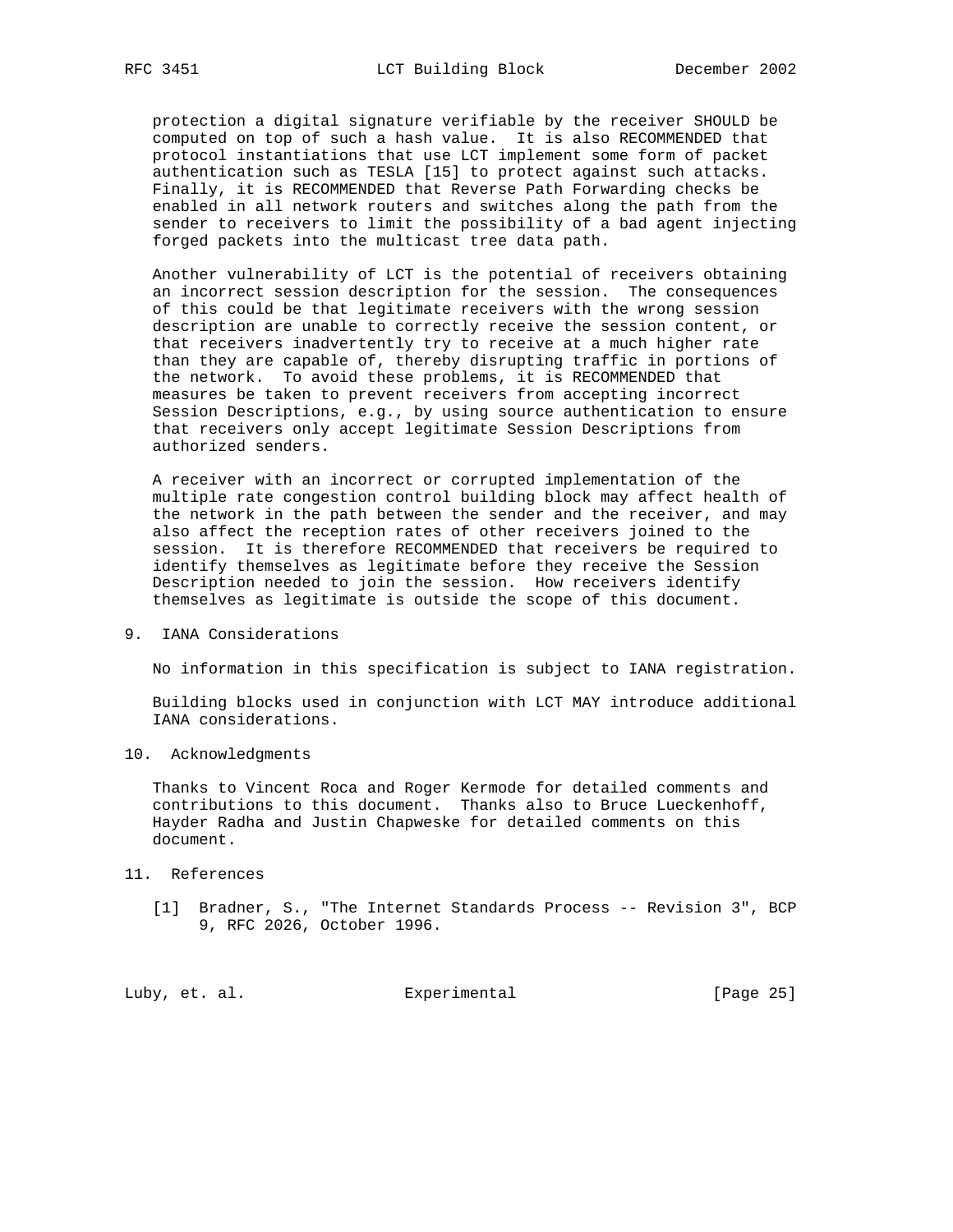- [2] Bradner, S., "Key words for use in RFCs to Indicate Requirement Levels", BCP 14, RFC 2119, March 1997.
- [3] Byers, J.W., Frumin, M., Horn, G., Luby, M., Mitzenmacher, M., Roetter, A. and W. Shaver, "FLID-DL: Congestion Control for Layered Multicast", Proceedings of Second International Workshop on Networked Group Communications (NGC 2000), Palo Alto, CA, November 2000.
- [4] Byers, J.W., Luby, M., Mitzenmacher, M. and A. Rege, "A Digital Fountain Approach to Reliable Distribution of Bulk Data", Proceedings ACM SIGCOMM'98, Vancouver, Canada, September 1998.
- [5] Deering, S., "Host Extensions for IP Multicasting", STD 5, RFC 1112, August 1989.
- [6] Fielding, R., Gettys, J., Mogul, J., Frystyk, H. and T. Berners-Lee, "Hypertext Transfer Protocol -- HTTP/1.1", RFC 2616, January 1997.
- [7] Gemmell, J., Schooler, E. and J. Gray, "Fcast Multicast File Distribution", IEEE Network, Vol. 14, No. 1, pp. 58-68, January 2000.
- [8] Handley, M. and V. Jacobson, "SDP: Session Description Protocol", RFC 2327, April 1998.
- [9] Handley, M., Perkins, C. and E. Whelan, "Session Announcement Protocol", RFC 2974, October 2000.
- [10] Holbrook, H. W., "A Channel Model for Multicast", Ph.D. Dissertation, Stanford University, Department of Computer Science, Stanford, California, August 2001.
- [11] Luby, M., Vicisano, L., Gemmell, J., Rizzo, L., Handley, M. and J. Crowcroft, "The Use of Forward Error Correction (FEC) in Reliable Multicast", RFC 3453, December 2002.
- [12] Luby, M., Vicisano, L., Gemmell, J., Rizzo, L., Handley, M. and J. Crowcroft, "Forward Error Correction (FEC) Building Block", RFC 3452, December 2002.
- [13] Mankin, A., Romanow, A., Bradner, S. and V. Paxson, "IETF Criteria for Evaluating Reliable Multicast Transport and Application Protocols", RFC 2357, June 1998.
- [14] Murata, M., St. Laurent, S. and D. Kohn, "XML Media Types", RFC 3023, January 2001.

Luby, et. al. Subsectimental Experimental [Page 26]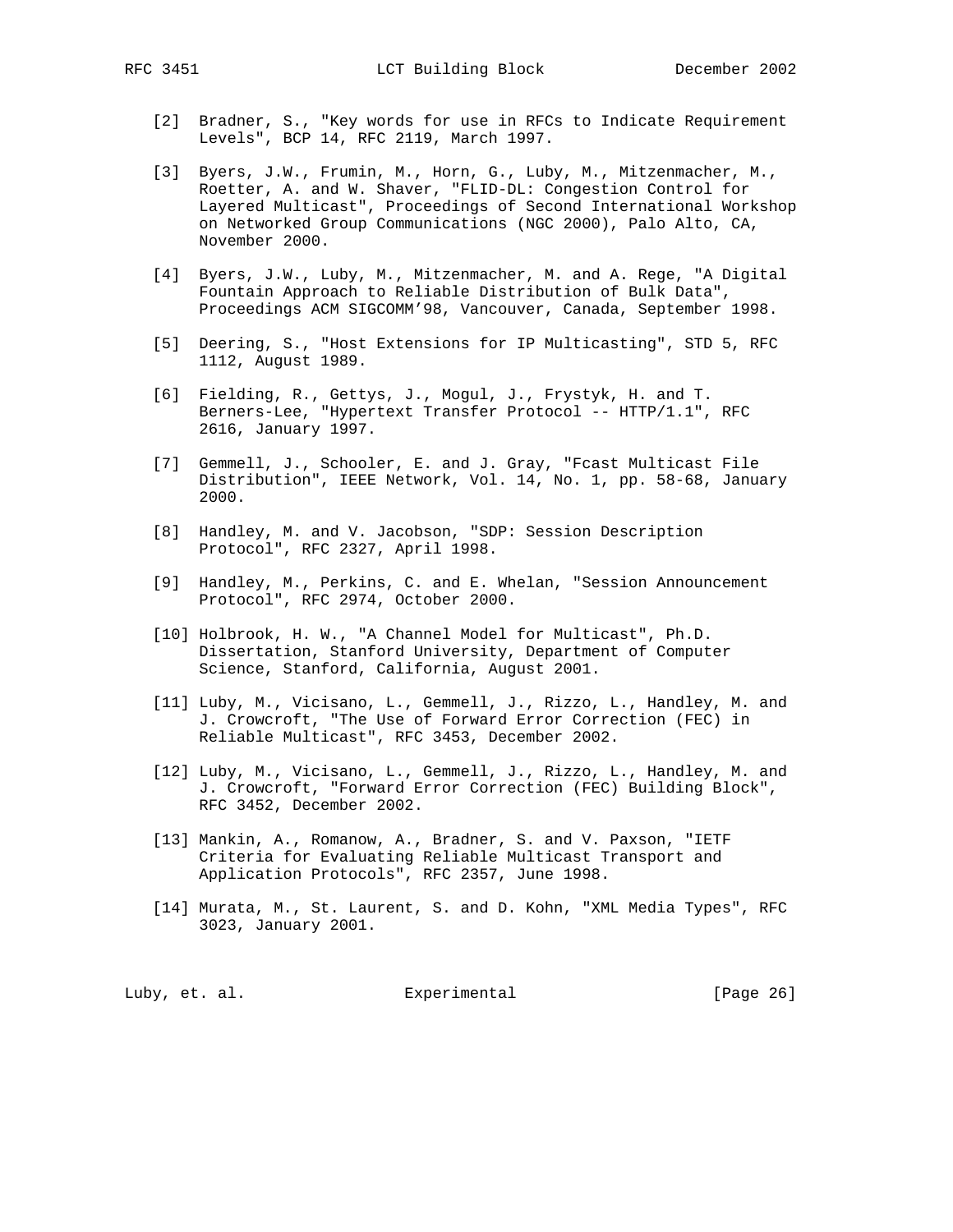- [15] Perrig, A., Canetti, R., Song, D. and J.D. Tygar, "Efficient and Secure Source Authentication for Multicast", Network and Distributed System Security Symposium, NDSS 2001, pp. 35-46, February 2001.
- [16] Postel, J., "User Datagram Protocol", STD 6, RFC 768, August 1980.
- [17] Rivest, R., "The MD5 Message-Digest Algorithm", RFC 1321, April 1992.
- [18] Rizzo, L., "Effective Erasure Codes for Reliable Computer Communication Protocols", ACM SIGCOMM Computer Communication Review, Vol.27, No.2, pp.24-36, Apr 1997.
- [19] Rizzo, L, "PGMCC: A TCP-friendly single-rate multicast congestion control scheme", Proceedings of SIGCOMM 2000, Stockholm Sweden, August 2000.
- [20] Rizzo, L and L. Vicisano, "Reliable Multicast Data Distribution protocol based on software FEC techniques", Proceedings of the Fourth IEEES Workshop on the Architecture and Implementation of High Performance Communication Systems, HPCS'97, Chalkidiki Greece, June 1997.
- [21] Schulzrinne, H., Casner, S., Frederick, R. and V. Jacobson, "RTP: A Transport Protocol for Real-Time Applications", RFC 1889, January 1996.
- [22] Vicisano, L., Rizzo, L. and J. Crowcroft, "TCP-like Congestion Control for Layered Multicast Data Transfer", IEEE Infocom'98, San Francisco, CA, Mar.28-Apr.1 1998.
- [23] Whetten, B., Vicisano, L., Kermode, R., Handley, M., Floyd, S. and M. Luby, "Reliable Multicast Transport Building Blocks for One-to-Many Bulk-Data Transfer", RFC 3048, January 2001.
- [24] Kermode, R., Vicisano, L., "Author Guidelines for Reliable Multicast Transport (RMT) Building Blocks and Protocol Instantiation documents", RFC 3269, April 2002.
- [25] Luby, M., Goyal V. K, Skaria S., Horn, G., "Wave and Equation Based Rate Control using Multicast Round-trip Time", Proceedings of ACM SIGCOMM 2002, Pittsburgh PA, August, 2002.

Luby, et. al. Subsectimental Experimental [Page 27]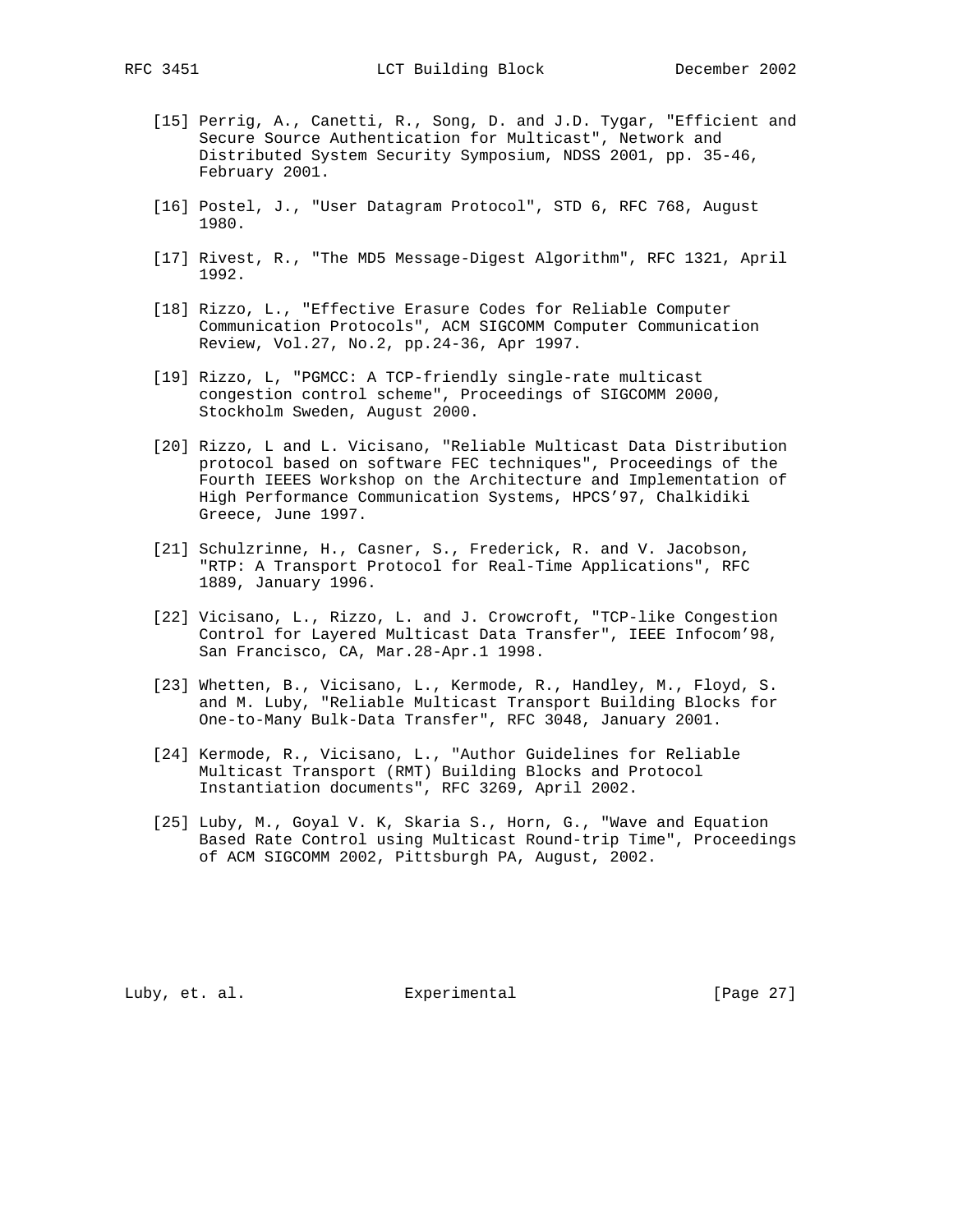Authors' Addresses Michael Luby Digital Fountain 39141 Civic Center Dr. Suite 300 Fremont, CA, USA, 94538 EMail: luby@digitalfountain.com Jim Gemmell Microsoft Research 455 Market St. #1690 San Francisco, CA, 94105 EMail: jgemmell@microsoft.com Lorenzo Vicisano cisco Systems, Inc. 170 West Tasman Dr. San Jose, CA, USA, 95134 EMail: lorenzo@cisco.com Luigi Rizzo Dip. Ing. dell'Informazione, Univ. di Pisa via Diotisalvi 2, 56126 Pisa, Italy EMail: luigi@iet.unipi.it Mark Handley ICIR 1947 Center St. Berkeley, CA, USA, 94704 EMail: mjh@icir.org Jon Crowcroft Marconi Professor of Communications Systems University of Cambridge Computer Laboratory William Gates Building J J Thomson Avenue Cambridge CB3 0FD, UK EMail: Jon.Crowcroft@cl.cam.ac.uk

Luby, et. al. Subsectimental Experimental [Page 28]